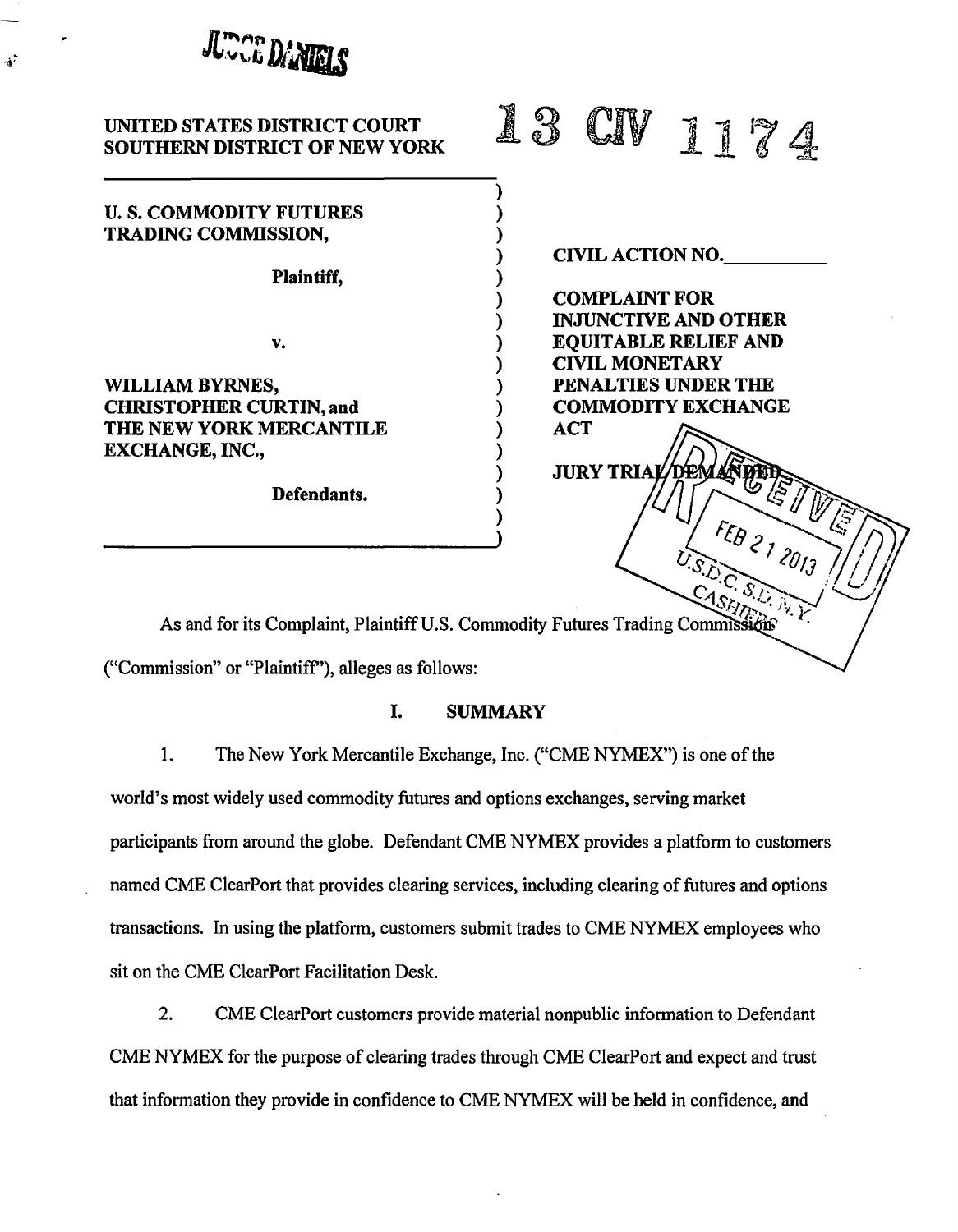not disclosed to third parties. The law requires as much. As alleged below, CME NYMEX and two of its employees violated that law.

3. This case arises from dozens of unlawful disclosures of material nonpublic trading and customer information by employees of Defendant CME NYMEX to a commodity broker over a period of several years.

4. During the relevant period, Defendant CME NYMEX employed Defendants William Byrnes and Christopher Curtin, who worked on the CME Clear Port Facilitation Desk and were responsible for facilitating customer transactions reported for clearing through the CME ClearPort system. As employees of CME NYMEX, Byrnes and Curtin had lawful access to material nonpublic information that they received from brokers and/or the principals in transactions, which they were required by law to keep confidential.

5. As explained on the website of the CME Group, which owns and operates Defendant CME NYMEX, CME ClearPort provides clearing and settlement services for exchange-traded contracts, as well as for over-the-counter derivatives transactions.

6. The information unlawfully disclosed by Defendants Byrnes and Curtin included, among other things, details of recently executed trades, the identities of the parties to specific trades, the buy or sell side of each party to specific trades, the identities of the brokers involved in certain trades, the number of contracts traded, the prices paid, the structure of particular transactions, and the trading strategies of market participants. This information was both nonpublic and material under the Commodity Exchange Act (the "Act") and Commission Regulations, and the disclosures were made to a commodities broker (hereinafter "broker X") who was not authorized to receive the information.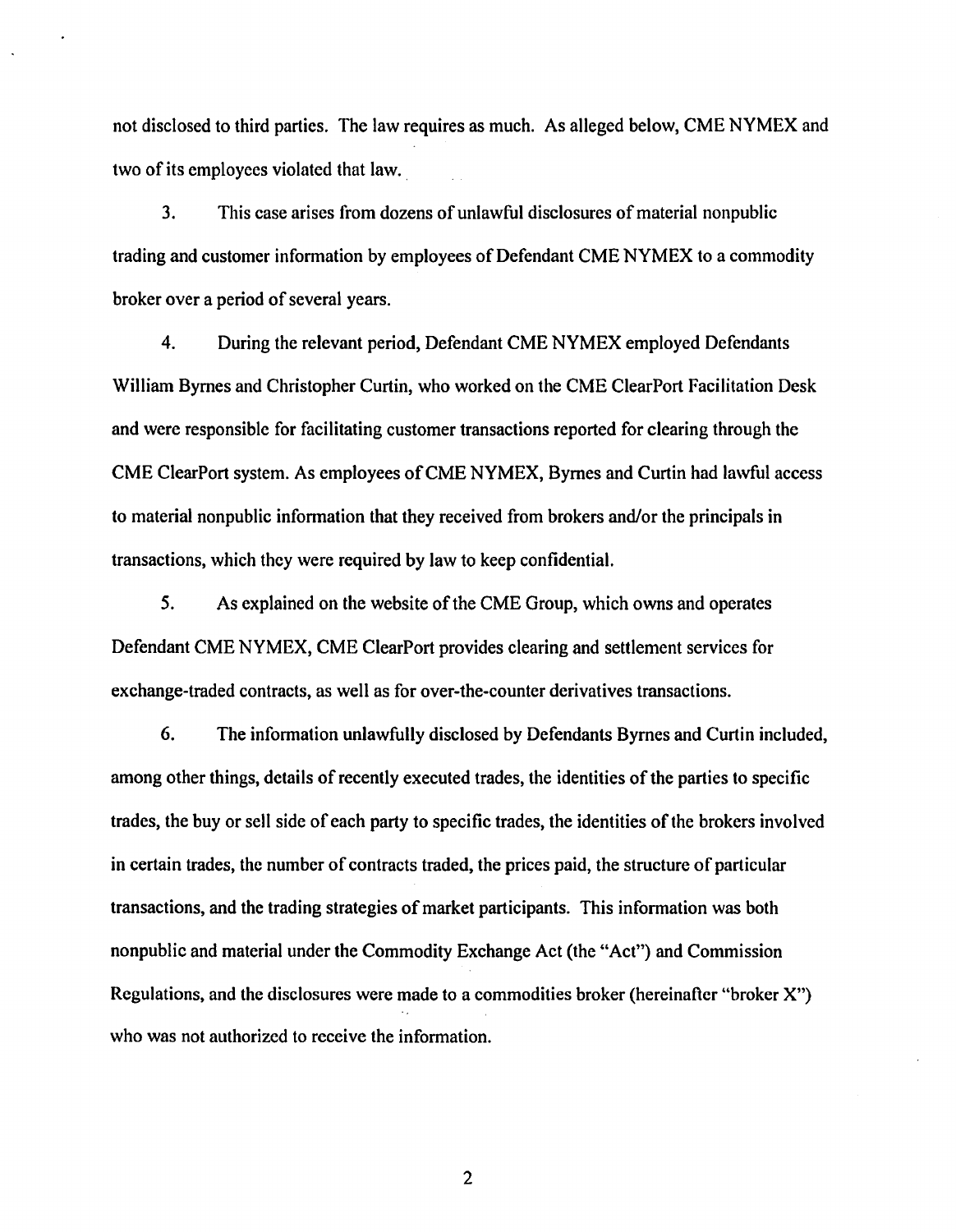7. CME NYMEX informed CME ClearPort customers that information submitted to Clearport about their trades would not be made public. In particular, the CME ClearPort User Agreement states that "[a]ny and all non-public information in any form obtained by the Exchange ... including, but not limited ... Exchange Data shall be deemed to be confidential." The User Agreement defines "Exchange Data" as including, among other things, all price and other trade-related data. The User Agreement further states that the Exchange "agrees to hold such information in strict confidence and not to disclose such information to third parties (other than to its employees, its affiliates, their employees or its agents) or to use such information for any purpose whatsoever other than as contemplated by this Agreement and to advise each of its employees, affiliates and agents who may be exposed to such proprietary and confidential information of their obligations to keep such information confidential."

8. In making their unlawful disclosures, Defendants Byrnes and Curtin provided broker X with nonpublic information that was not otherwise available to market participants.

9. According to a CME NYMEX Managing Director responsible for the CME ClearPort Facilitation Desk ("Managing Director"), maintaining the confidentiality of the type of non public information that Byrnes and Curtin disclosed is the "lifeblood" of an Exchange such as CME NYMEX, prohibitions against disclosing such information to unauthorized persons are "the most important thing to the business in general" of an Exchange, and disclosing such information as Byrnes and Curtin did is "a humongous deal."

10. In July 2009, a market participant complained to CME NYMEX that it believed nonpublic information had been disclosed to third parties by a CME NYMEX employee named "Billy," which was Byrnes' nickname. That complaint was investigated by the Managing Director. The CME NYMEX's and the Managing Director's investigation of the complaint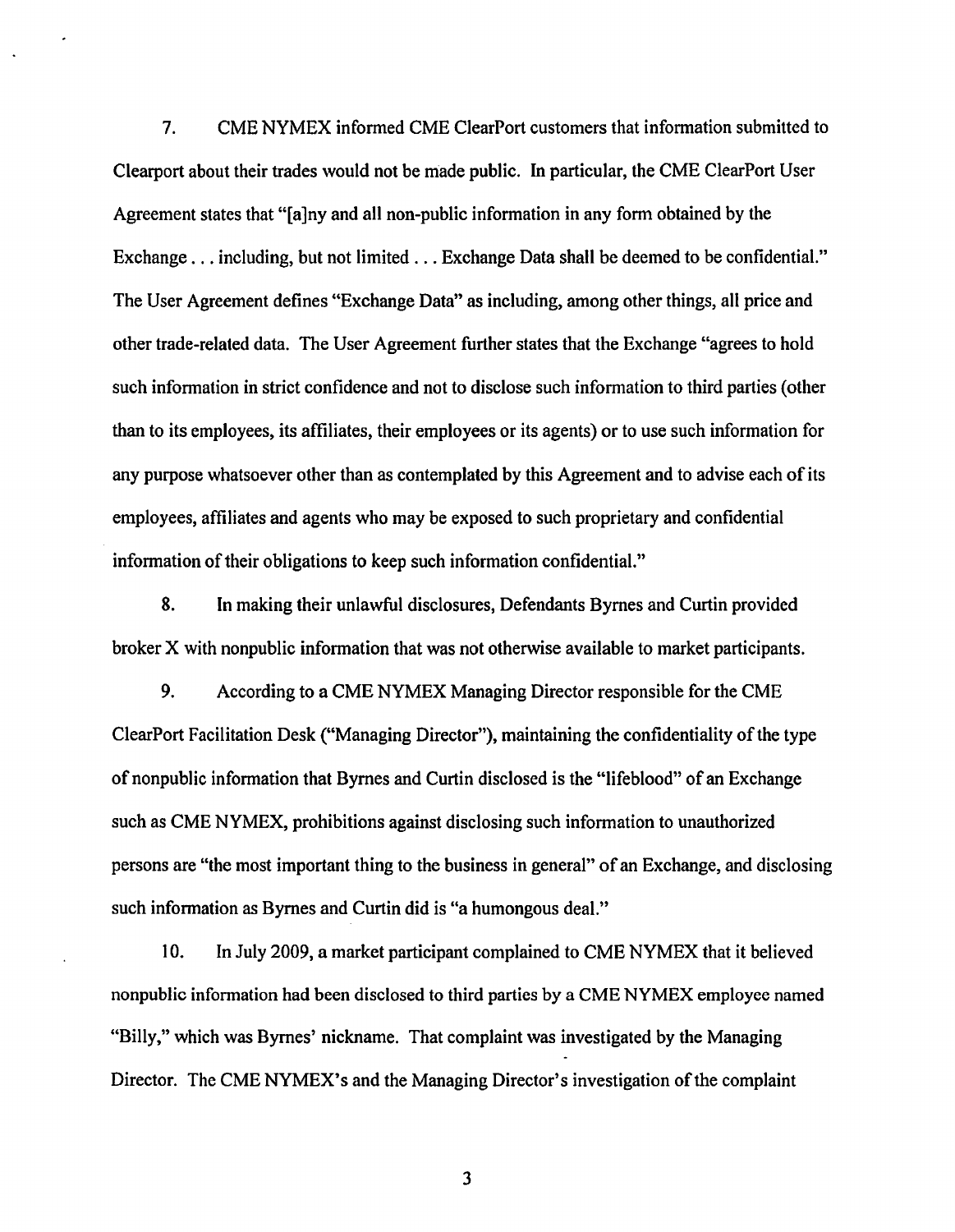comprised principally reviewing certain of Byrnes' phone calls and emails from just one day. CME NYMEX never questioned Byrnes concerning the complaint or took any additional steps designed to determine whether Byrnes had been engaged in such egregious misconduct. Thereafter, Byrnes' misconduct continued until at or about the time Byrnes was terminated in December 2010 after yet another market participant made a similar complaint to CME NYMEX. Ironically, CME NYMEX promoted Byrnes in the interim and had him train other employees on CME NYMEX's confidentiality policies.

## II. JURISDICTION AND VENUE

11. This Court has jurisdiction over this action pursuant to Section 6c of the Act, 7 U.S.C. § 13a-1, which authorizes the Commission to seek injunctive relief against any registered entity or other person, or to enforce compliance with the Act, or any rule, regulation, or order thereunder, whenever it shall appear to the Commission that such registered entity or other person has engaged, is engaging, or is about to engage in any act or practice constituting a violation of any provision of the Act or any rule, regulation or order thereunder.

12. Venue properly lies with this Court pursuant to Section 6c(e) of the Act, 7 U.S.C.  $\S$  13a-1(e), in that the defendants are found in or are inhabitants of or transact business in this District and the acts and practices in violation of the Act, or any rule, regulation or order thereunder, have occurred, are occurring, or are about to occur within this District.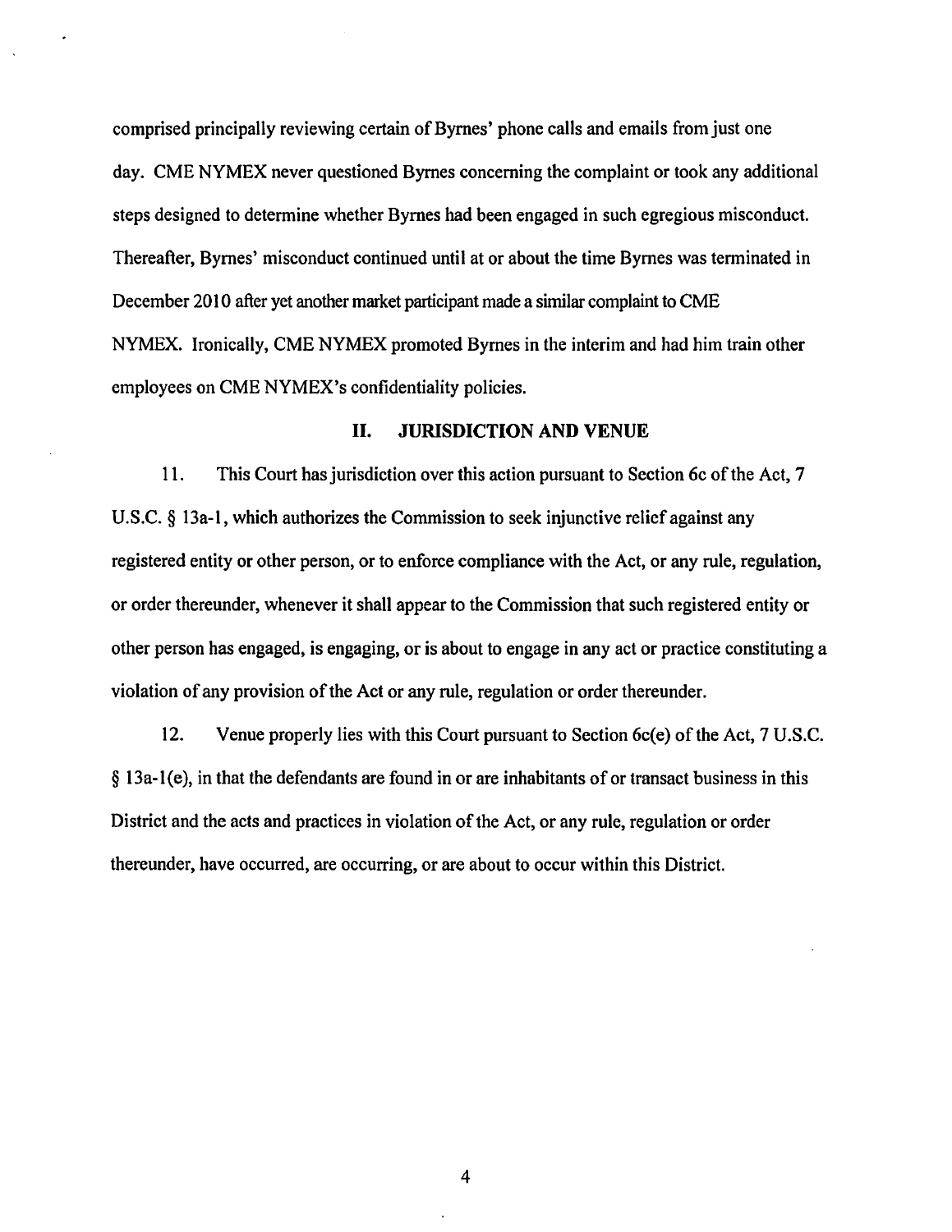#### III. THE PARTIES

13. Plaintiff U.S. Commodity Futures Trading Commission is an independent federal regulatory agency that is charged with the responsibility of administering and enforcing the provisions of the Act, 7 U.S.C. §§ 1.1 *et seq.,* and the regulations promulgated thereunder, 17 C.F.R. §§ 1.1 *e/ seq.* 

14. Defendant William Byrnes, known as "Billy", is an individual who, upon information and belief, resides in New York, New York. From in or about March 2007 until on or about December 2, 2010, Byrnes was an employee of Defendant CME NYMEX. CME NYMEX terminated Byrnes' employment on or about December 2, 2010, because of his disclosure of material nonpublic information to broker X, who was not authorized to receive such information. At the time of his termination Byrnes held the position of supervisor on the Clear Port Facilitation Desk. Byrnes has never been registered with the Commission in any capacity.

15. Defendant Christopher Curtin is an individual who, upon information and belief, resides in New York, New York. Curtin was an employee of Defendant CME NYMEX from in or about July 2000 to in or about April 2009. At the time he left CME NYMEX, Curtin held the position of Associate Director of the Globex Control Center. Curtin was registered from 1994 through 1999 as an associated person of two different firms, but has since not been registered with the Commission in any capacity.

16. Defendant CME NYMEX is a Delaware Corporation and has been during all relevant periods a board of trade designated as a contract market and self-regulatory organization. CME NYMEX is located in New York, New York, and is owned and operated by the CME Group, which provides a wide range of benchmark futures and options products,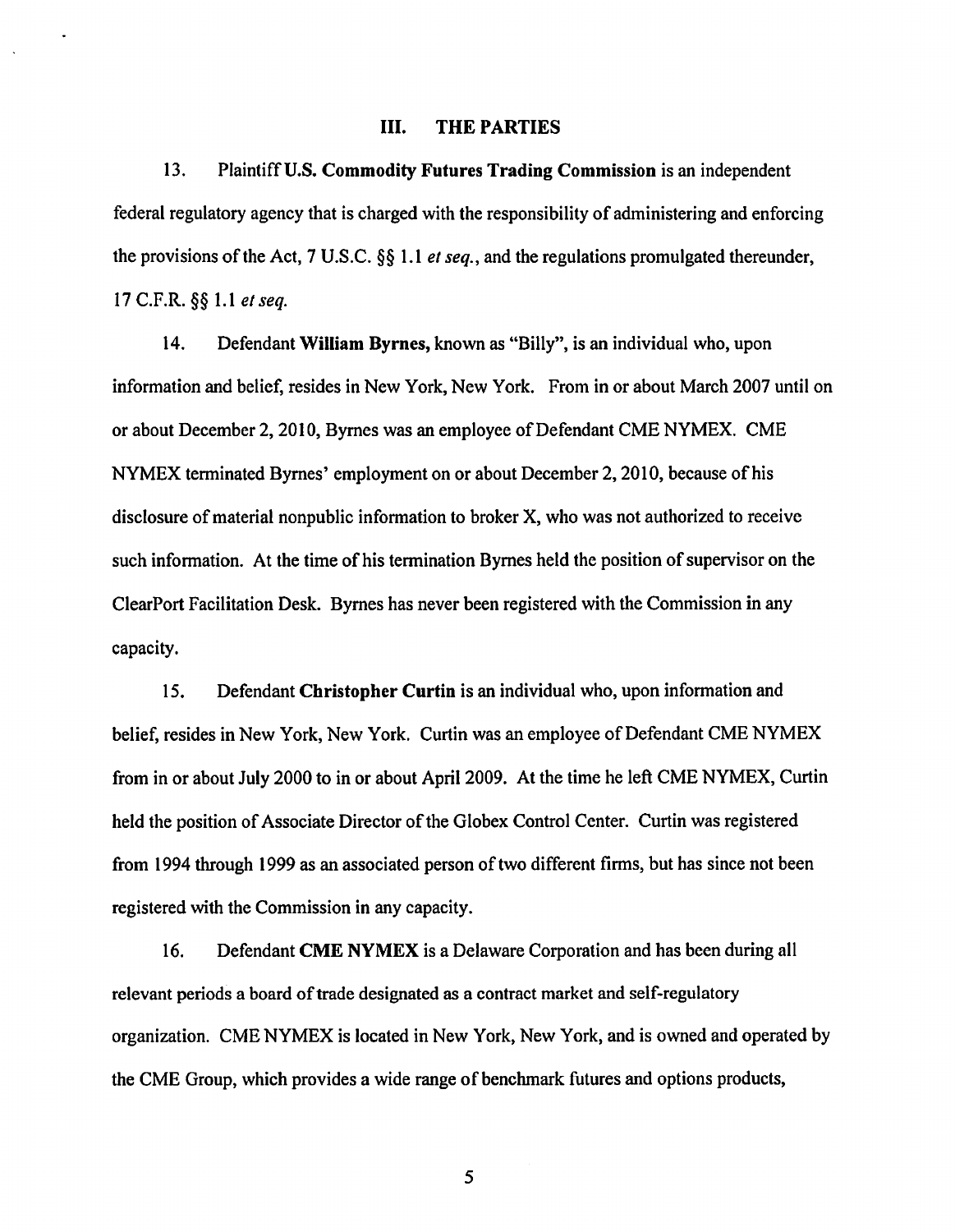owning and operating the Chicago Mercantile Exchange, Chicago Board of Trade, and the COMEX markets, in addition to CME NYMEX.

### IV. FACTS

#### A. Defendants' Access to Material Nonpublic Data on the ClearPort System

17. The CME ClearPort electronic platform was launched in 2002. The platform provides clearing and settlement services for exchange-traded contracts and over-the-counter derivatives transactions. There are more than I ,000 listed contracts available for clearing via CME ClearPort, including in energy, metals, and agricultural commodities. Over 400,000 contracts were cleared daily on CME Clear Port during the relevant period.

18. Multiple methods are available to individuals or entities entering trades for clearing through CME ClearPort (referred to herein as "market participants"). The three primary methods are (1) in a brokered transaction a broker will enter a transaction between two market participants via ClearPort's web-based interface; (2) in a non-brokered transaction one of the market participants can confirm the trade with the other participant and process the trade; or (3) the parties to a trade can be matched by a third-party matching platform, which submits the trade over the internet directly into CME ClearPort.

19. CME ClearPort has an associated trade blotter containing detailed information for all trades entered into the CME ClearPort system, including the identities of the parties to the trade and the broker (if any) that entered the trade into the system; the side of each party to the trade (buy or sell); and the price, volume and terms of the trade.

20. Much of the information contained in the CME Clear Port trade blotter is confidential and not available to the public. Access to information about trades cleared through CME ClearPort is restricted, such that certain information is available only to the parties to a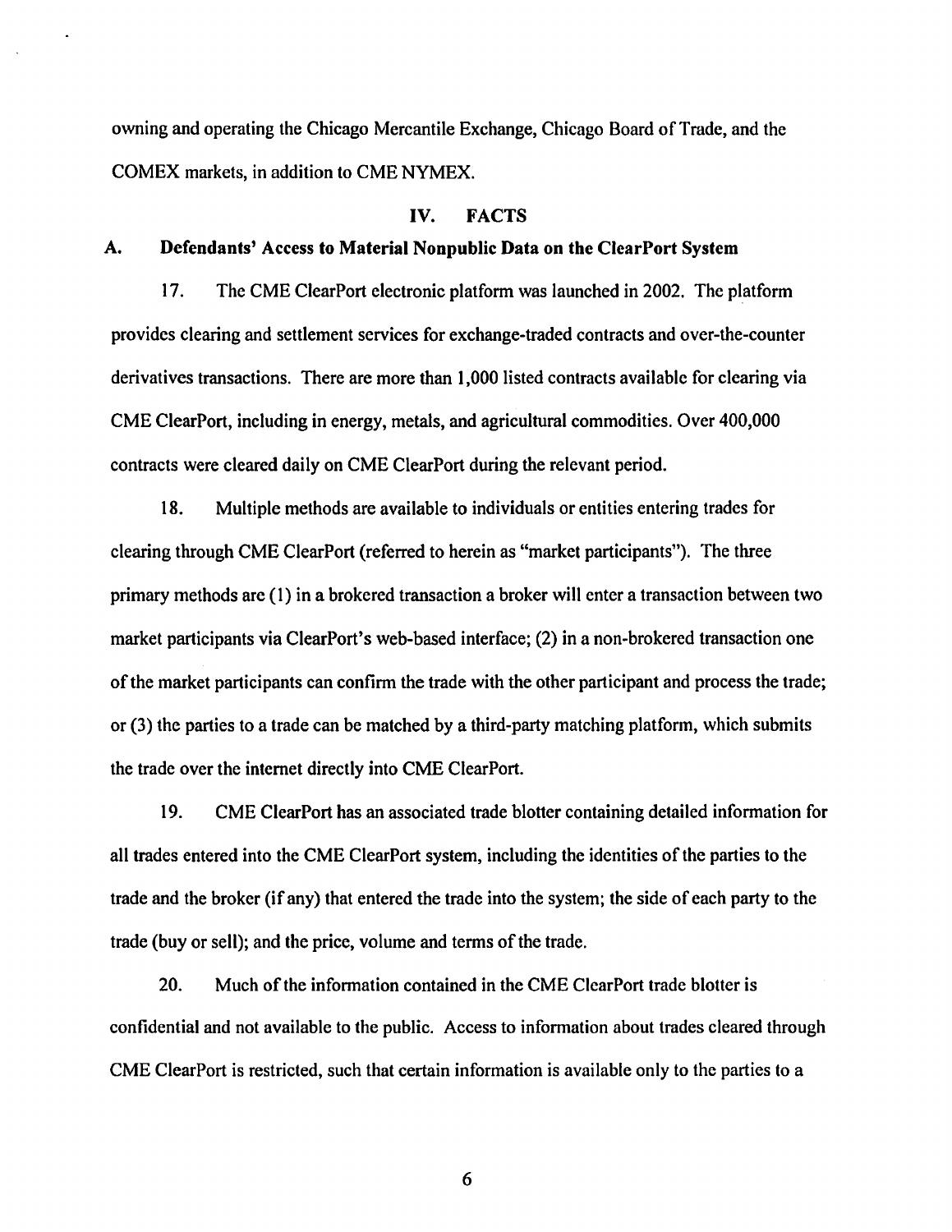trade, to the broker (if any) that submitted the trade and to the clearing member clearing the trade.

21. For example, a trading firm can access trade blotter information only about trades conducted by that firm, and brokers who submit trades can obtain information only about their client's side of the trade, *i.e.,* the buyer in a transaction cannot lawfully be given access to information about the seller's side of the trade and vice versa. A broker's access is limited to the specific trades the broker submitted for its clients. Thus, a broker does not have access to CME ClearPort trade blotter information for trades its clients submitted via other brokers or for trades submitted to CME ClearPort through other means.

22. Only certain information about trades cleared through CME ClearPort is publicly available. Defendant CME NYMEX publishes the daily volume of trading in each contract cleared through CME ClearPort, but does not, for example, identify the names of the entities that traded a particular contract, the number of different market participants that comprised the trading volume in a product or the number of trades that constituted the day's total trading volume in a product, the size or price of individual transactions, or which individual traders executed transactions in a particular contract for a given market participant.

23. Defendants Byrnes and Curtin, through their positions as employees of Defendant CME NYMEX, had access to material nonpublic information contained in, for example, the CME ClearPort trade blotter. This information is material information as the term is defined under Commission Regulation 1.59(a)(5), which states that material information includes, but is not limited to, "information relating to present or anticipated cash, futures, or option positions, trading strategies, the financial condition of members of self-regulatory organizations or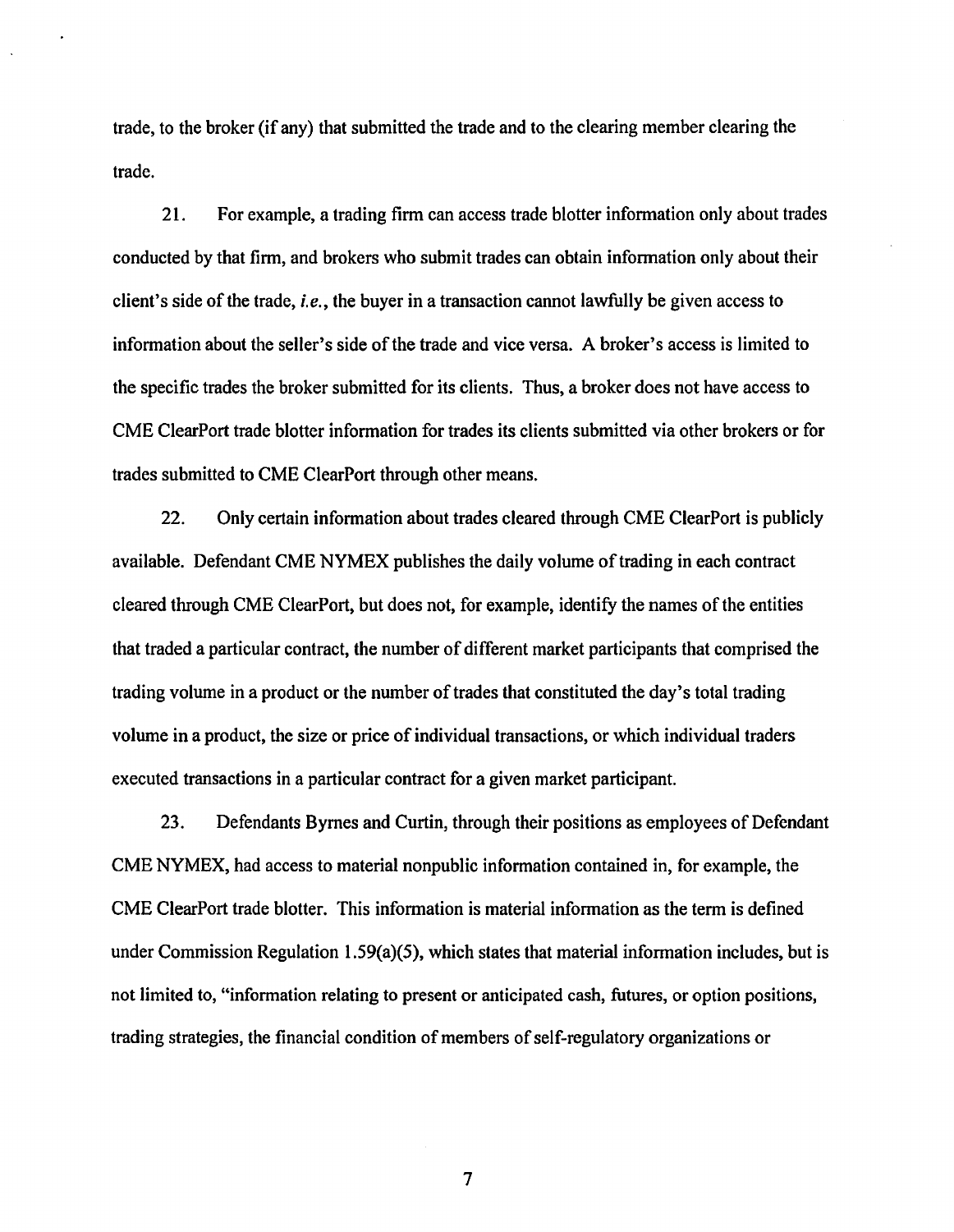members of linked exchanges or their customers or option customers, or the regulatory actions or proposed regulatory actions of a self-regulatory organization or a linked exchange."

24. The policies governing Defendants Byrnes and Curtin's employment with CME NYMEX, including the CME's Code of Conduct, recognize that trade data of the type that Byrnes and Curtin disclosed is nonpublic information that must be kept confidential.

25. For example, CME's Code of Conduct states that "any information you receive about CME Group or about CME Group's customers or others through your employment with CME Group is confidential and, therefore, should not be disclosed or made public. You have an obligation to safeguard confidential information, whether generated internally or acquired from others, and to use it only in the performance of your employment responsibilities."

26. Similarly, Defendant CME NYMEX's Employee Handbook stated:

Information about NYMEX, [and] its customers ... is to be kept confidential and divulged only to individuals within the Exchange with both a need to receive and authorization to receive the information .... Confidential information includes, but is in no way limited to ... the identity of ... and any other account information on customers.

27. Before they made their illegal disclosures Defendants Byrnes and Curtin each signed a written acknowledgment stating that they had received, read, and understood their obligations and responsibilities under Defendant CME NYMEX's Employee Handbook.

28. Defendant Byrnes signed a confidentiality agreement with Defendant CME

NYMEX as part of his employment, which stated that Byrnes:

will keep secret and retain in strictest of confidence, and shall not use for my benefit or the benefit of others, except in connection with the business and affairs of NYMEX and its affiliates, all confidential matters relating to NYMEX's business and the business of any of its affiliates and the business of NYMEX's members and their customers learned by me heretofore or hereafter directly or indirectly from NYMEX or any of its affiliates including, but not limited to, the participation, positions, margining, deliveries, brokerage relationships or any other trading information relating to business conducted on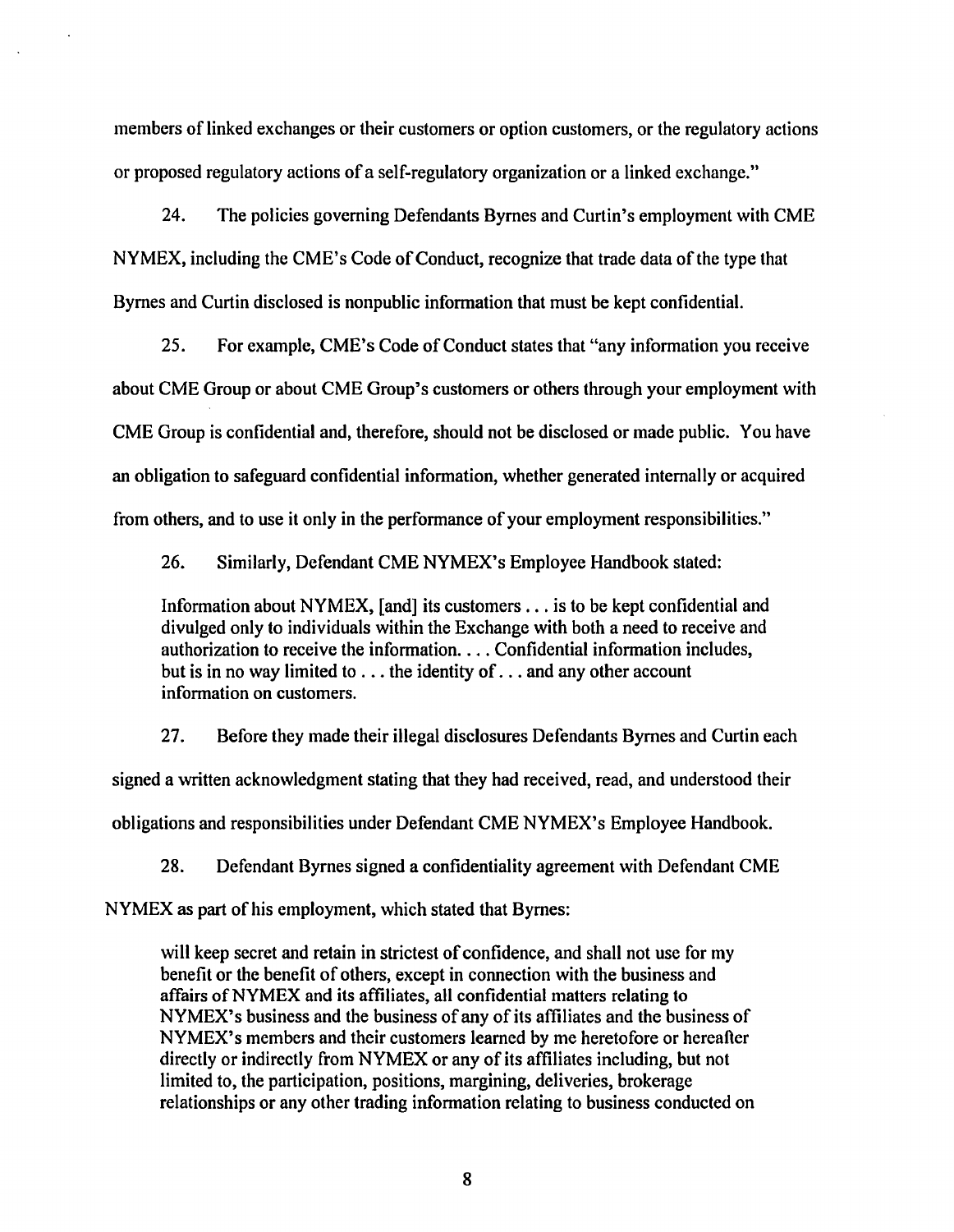NYMEX by or through NYMEX Members, NYMEX Member Firms or public customers (the "Confidential NYMEX Information"), and I will not disclose such Confidential NYMEX Information to anyone outside of NYMEX except with NYMEX's express written consent.

29. Defendant Curtin also signed a Conflicts of Interest Guidelines Acknowledgment

form, dated August 16,2000, as part of his employment with Defendant CME NYMEX, which

stated, in pertinent part, that Curtin:

will not reveal at any time to anyone any information of a confidential nature which is not available to the public, including but not limited to, the participation, positions, margining, deliveries, brokerage relationships or any other trading information relating to business conducted on the Exchange by or through Exchange members, member firms or public customers which information came to my knowledge either directly or indirectly as a result of my employment with the Exchange.

### **B. Defendant Byrnes' Unlawful Disclosure of Material Nonpublic Information**

30. Defendant Byrnes' responsibilities as aCME NYMEX employee included ensuring that ClearPort registrants received timely and accurate assistance in resolving issues involving the use of the CME ClearPort platform, including the review, reconciliation and, where necessary, the correction of trades input into the ClearPort system.

31. To perform his official duties as aCME NYMEX employee, Defendant Byrnes

had access to CME NYMEX computer systems, including the CME ClearPort trade blotter,

containing material nonpublic information regarding the trading activities of CME NYMEX

customers. Byrnes used his access to these computer systems to obtain the material nonpublic

information that he disclosed to broker X, who was not authorized or otherwise entitled to

receive the information.

32. On at least 60 occasions, from at least in or about February 2008 to at least in or about September 2010, Defendant Byrnes knowingly and willfully disclosed material nonpublic information about trades cleared through CME ClearPort and about CME ClearPort customers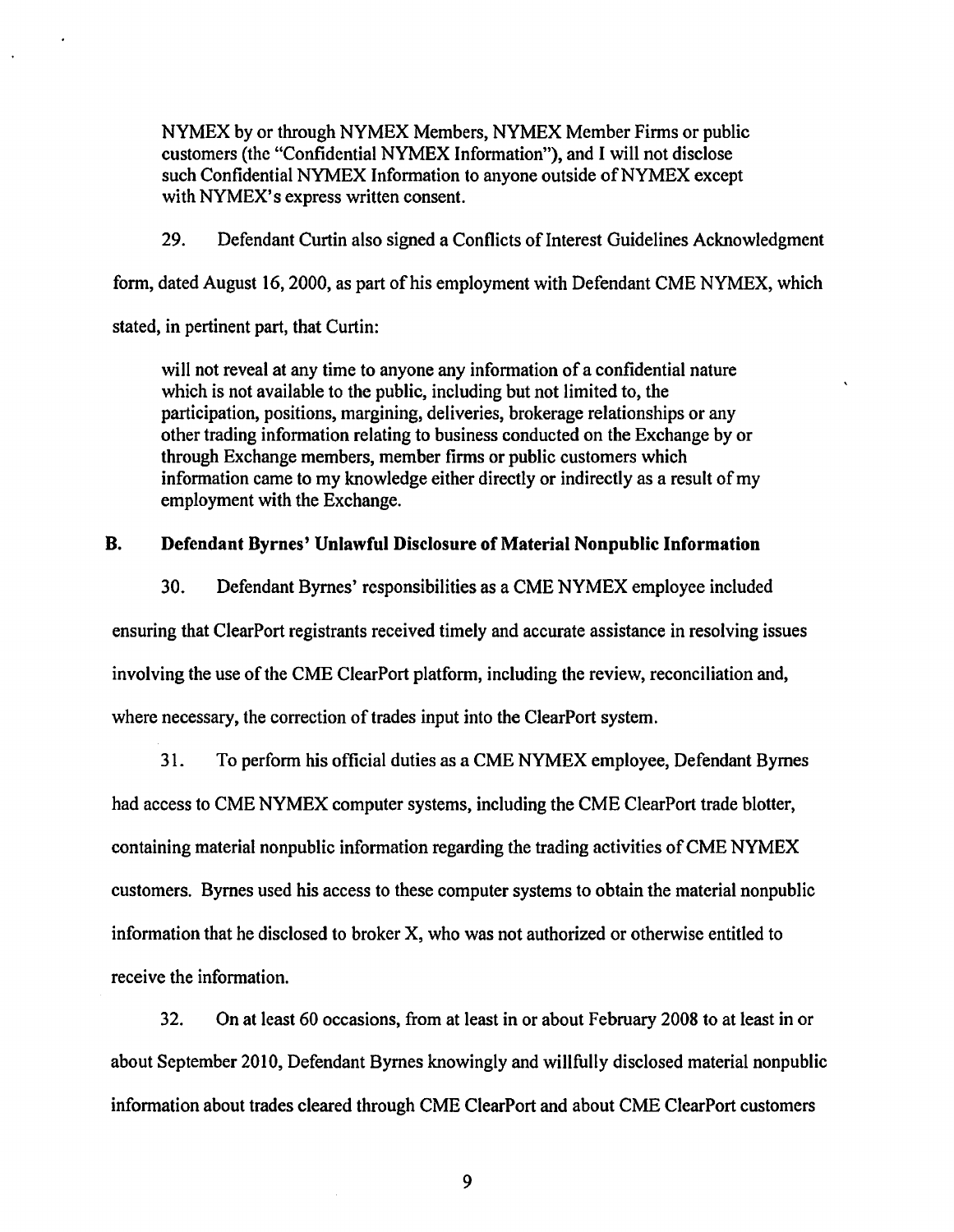and/or about other CME NYMEX trading and customers to broker X. The dates on which Byrnes made disclosures of material nonpublic information to broker X on recorded phone lines are listed in Exhibit A, attached.

33. The material nonpublic information Defendant Byrnes disclosed included the identities of the parties to specific trades, the identity of the broker that entered the trades into the systems, the side of each party to the trades (buy or sell), the number of contracts traded, prices and the structure of particular transactions, trading strategies of certain market participants, and information relating to futures and options positions of various market participants.

34. The information Defendant Byrnes disclosed is material information as defined in Commission Regulation 1.59(a)(5).

35. Defendant Byrnes willfully and knowingly disclosed material nonpublic information to broker X that should not have been disclosed to that broker or to other unauthorized persons.

36. A telephone conversation between Defendant Byrnes and broker X on or about May 15, 2009, exemplifies Byrnes' disclosures of material nonpublic information to broker X:

- Broker X: Quick question. Cal 10 flat [i.e., options related to crude oil futures contracts] calls traded yesterday – one hundred a month - who was it? WA Cal ten flat calls. Tell me what price, what brokers, who bought, who sold ...
- Byrnes: Cal ten flat calls ... one hundred lots .. *. 55* (inaudible) a month ... January 10 through Dec 10. [States name of the buyer] buys, [states name of the seller] sells. [States name of the broker].
- Broker X: Who bought?

Byrnes: [States name of the buyer]

Broker X: What's his name again?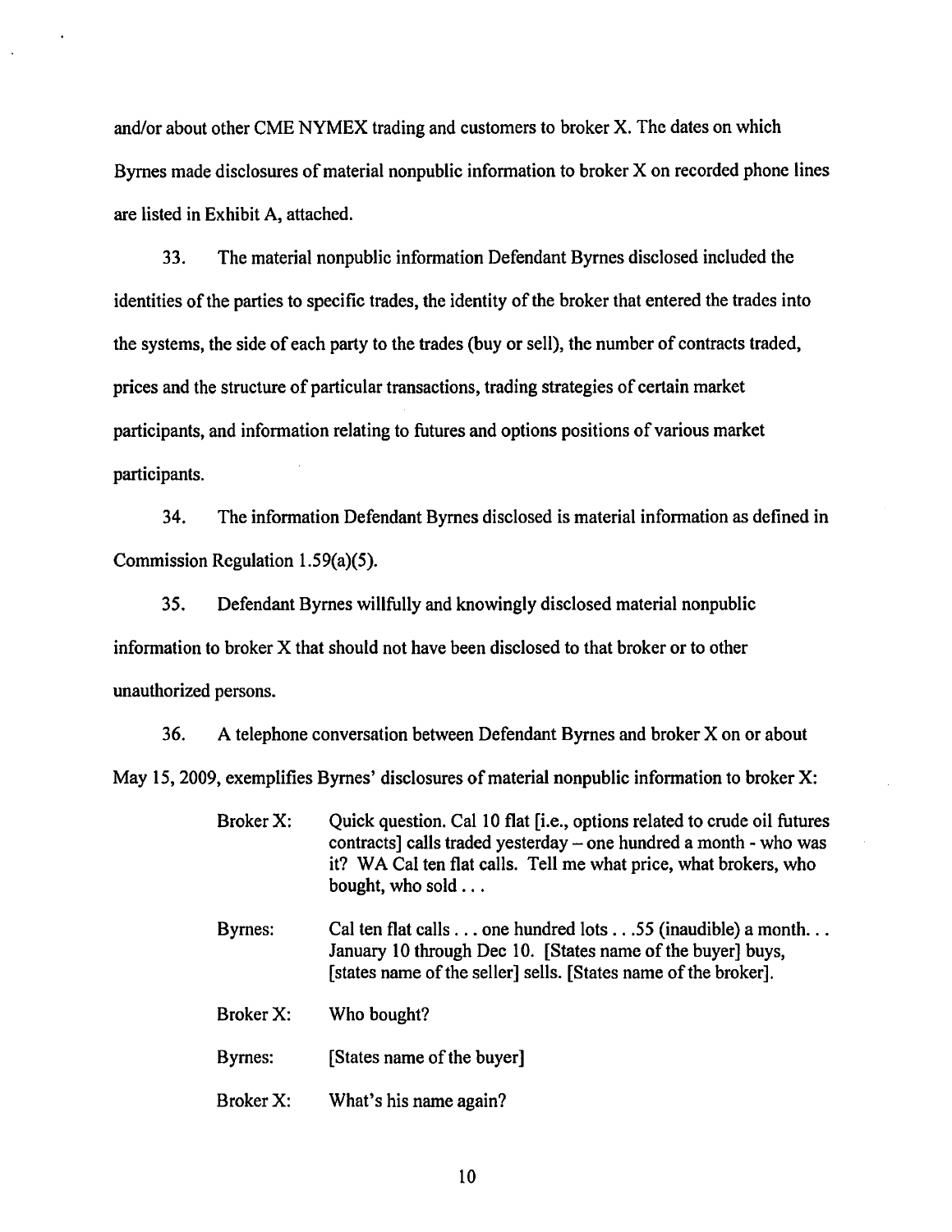Byrnes: [States name of the individual trader at the buyer firm].

37. Defendant Byrnes and broker X were aware that Byrnes' CME NYMEX telephone line was recorded by Defendant CME NYMEX. To avoid being recorded, from time to time Byrnes and broker X communicated via cell phones so that Byrnes could disclose material nonpublic information about CME NYMEX trading and customers without using a recorded line. In fact, on multiple occasions in 2010, broker X called Byrnes on a recorded telephone line and told Byrnes he was going to call him on his cell phone.

38. For example, the following exchange occurred between Defendant Byrnes and broker X in a conversation recorded on or about June 23,2010:

> Broker X: Can you find something out for me? Do you want me to call you on your cell?

Byrnes: Cell.

Broker X: Okay. Will call you later.

39. The following exchange occurred between Defendant Byrnes and broker X in a conversation that was recorded on or about September 21, 2010:

> Broker X: You don't have your cell phone?

Byrnes: No.

Broker X: Bring your cell phone tomorrow. We missed out on some massive trades on Friday and some stuff happened today ... I guess you can't help me now then. Bring your phone tomorrow we definitely want to know.

40. Furthermore, broker X and his employer provided Byrnes with meals, drinks, and entertainment on multiple occasions during the time Byrnes was providing material nonpublic information to broker X.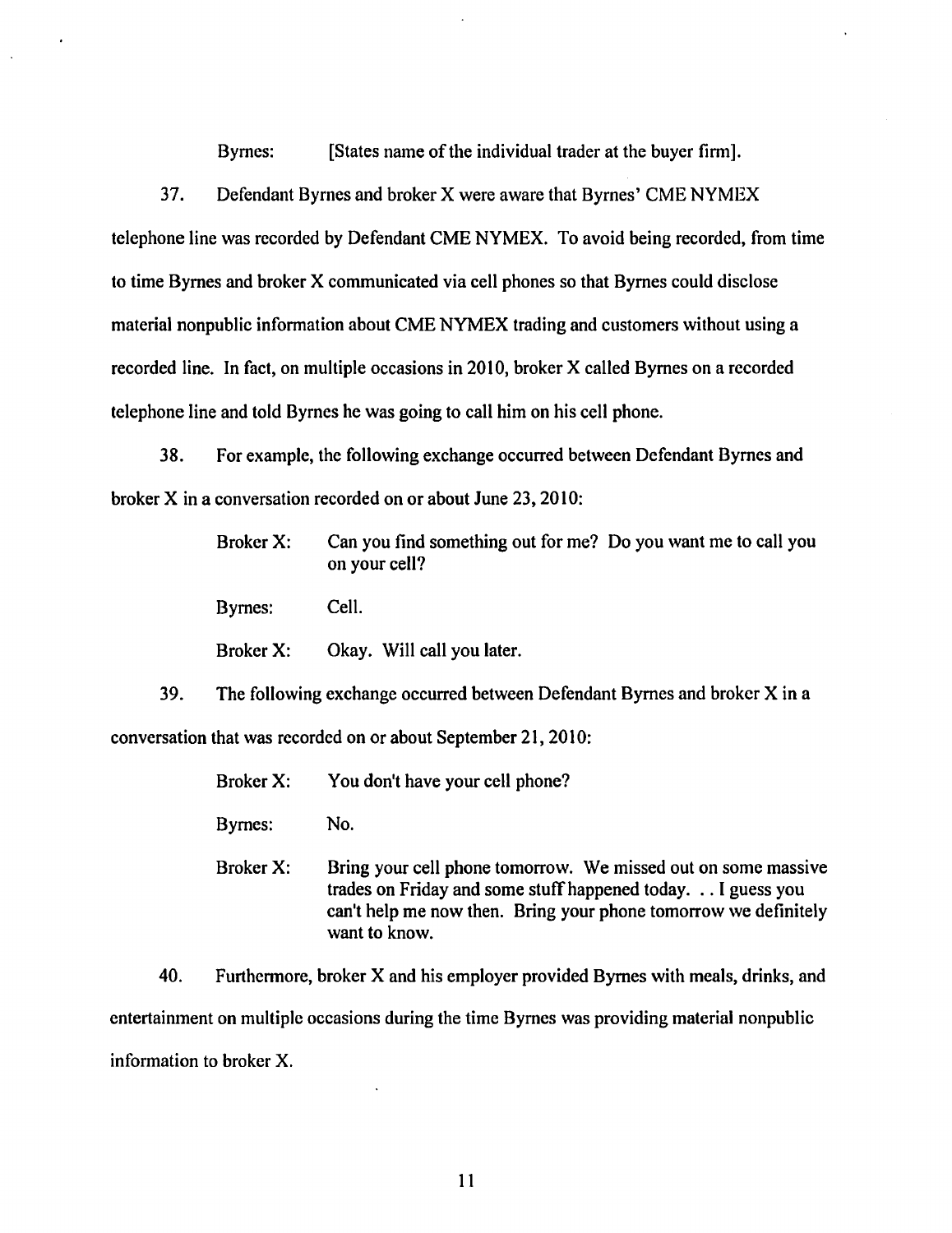C. Defendant Byrnes' Unlawful Disclosures Continued Even After Defendant CME NYMEX Received a Customer Complaint in July 2009 About Such Disclosures

41. In or about July 2009, Defendant CME NYMEX received a complaint from a market participant that confidential information regarding trades cleared through CME ClearPort had been disclosed to a brokerage firm by an Exchange employee named "Billy," who worked in a trade support capacity. The complainant also provided the name of the brokerage firm that employed broker X at the time. The complaint was investigated by the Managing Director, who, as alleged above, had responsibility for the ClearPort Facilitation Desk.

42. In or about July 2009, the Managing Director correctly identified "Billy"- the CME NYMEX employee that was the subject of the complaint  $-$  to be Defendant Byrnes. The CME NYMEX's and the Managing Director's investigation of the complaint comprised principally reviewing certain of Byrnes' phone calls and emails from just one day. CME NYMEX never questioned Byrnes concerning the complaint or took any additional steps designed to determine whether Byrnes had been engaged in such egregious misconduct. Thereafter, Byrnes continued to make numerous disclosures of material nonpublic information to broker X.

43. On July 27, 2009, Defendant CME NYMEX sent an e-mail to, among others, the CME Clear Port Facilitation Desk staff including Defendant Byrnes, stating that all business calls were to be conducted on recorded desk phones and that staff were prohibited from using their cell phones while at their desk. This e-mail made no mention of disclosures of material nonpublic information.

44. In spite ofthis ban on cell phone use, after July 27, 2009, CME ClearPort Facilitation Desk employees continued to use cell phones openly at their desk. Defendant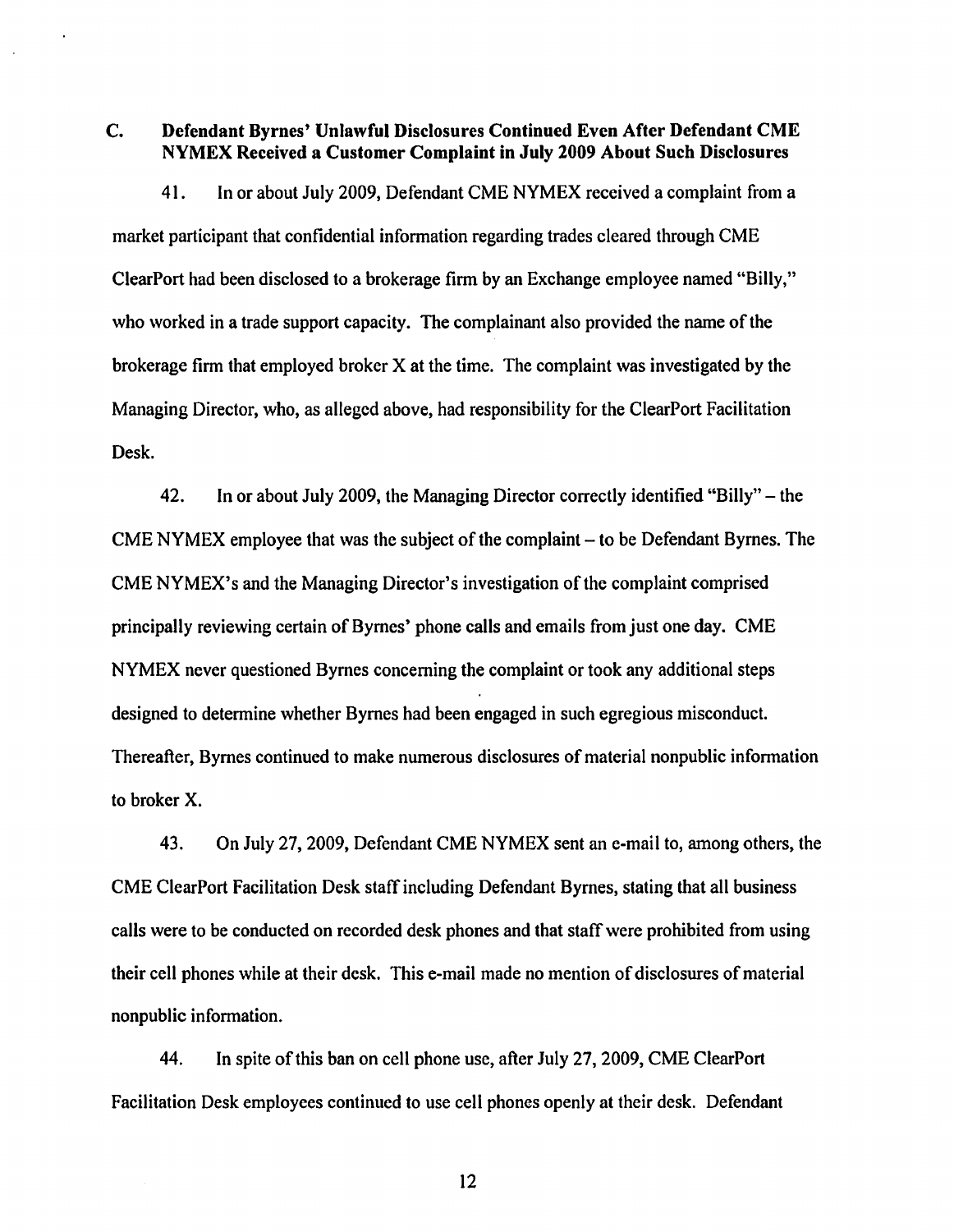Byrnes was observed regularly using his cell phone at his desk, even more than once a day. As alleged above, at times Byrnes used his cell phone to avoid being recorded disclosing material nonpublic information.

*45.* Following the July 2009 complaint concerning "Billy," Defendant CME NYMEX promoted Defendant Byrnes in July 2010 to a supervisory position on the ClearPort Facilitation Desk and included in his job responsibilities the training of other employees as to Defendant CME NYMEX's policies regarding confidential information.

46. In November 2010, Defendant CME NYMEX received yet another complaint from a market participant about Defendant Byrnes' improper disclosures of nonpublic information. At the time, the Managing Director recognized the similarity between the November 2010 complaint and the July 2009 complaint referred to above. The market participant who complained to Defendant CME NYMEX in November 2010 did so after broker X contacted the market participant on multiple occasions, making proposals that seemed to reflect that broker X was aware of the market participant's trading activity and positions. For example, broker X offered the market participant particular trades that would have offset (flattened) the market participant's positions held at that time, even though broker X should have had no way of knowing the market participant's positions. Broker X's offers gave the market participant concern that its positions had been disclosed and that the information could be used to the market participant's financial disadvantage.

47. In or about December 2010, Defendant CME NYMEX terminated Defendant Byrnes' employment.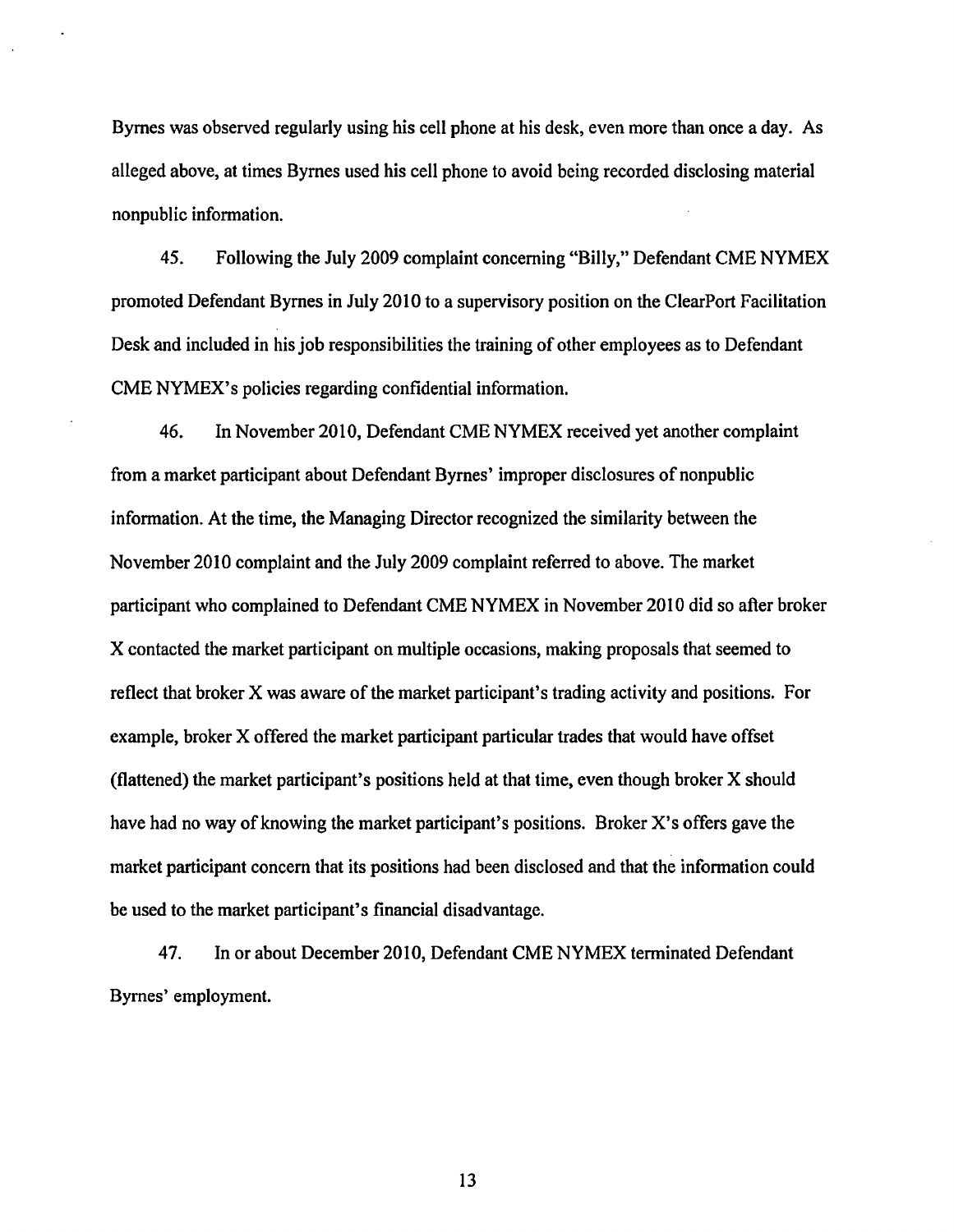#### D. Defendant Curtin's Unlawful Disclosure of Material Nonpublic Information

48. Defendant Curtin's responsibilities as aCME NYMEX employee included providing CME Clear Port users with timely and accurate assistance in resolving issues involving the use of the CME ClearPort platform, and training other employees on CME ClearPort operations and policies.

49. To perform his official duties as aCME NYMEX employee, Defendant Curtin had access to Defendant CME NYMEX's computer systems, including the CME ClearPort trade blotter, containing material nonpublic information regarding the trading activities of CME NYMEX customers. Curtin used his access to these computer systems to obtain the material nonpublic information that he disclosed to broker X, who was not authorized or otherwise entitled to receive the information.

50. On at least 16 occasions between May 2008 and March 2009, Defendant Curtin knowingly and willfully disclosed material nonpublic information about trades cleared through CME ClearPort and about CME ClearPort customers and/or about other CME NYMEX trading and customers to broker X. The dates on which Curtin made disclosures of material nonpublic information to broker X on recorded phone lines are listed in Exhibit B, attached.

51. The material nonpublic information that Defendant Curtin disclosed included the identities of the parties to specific trades, the identities of the brokers that entered trades into the systems, the side of each party to the trades (buy or sell}, the number of contracts traded, prices and the structure of particular transactions, trading strategies used in particular transactions, and information relating to futures and options positions of particular market participants.

52. The information Defendant Curtin disclosed is material information as the term is defined under Commission Regulation 1.59(a)(5).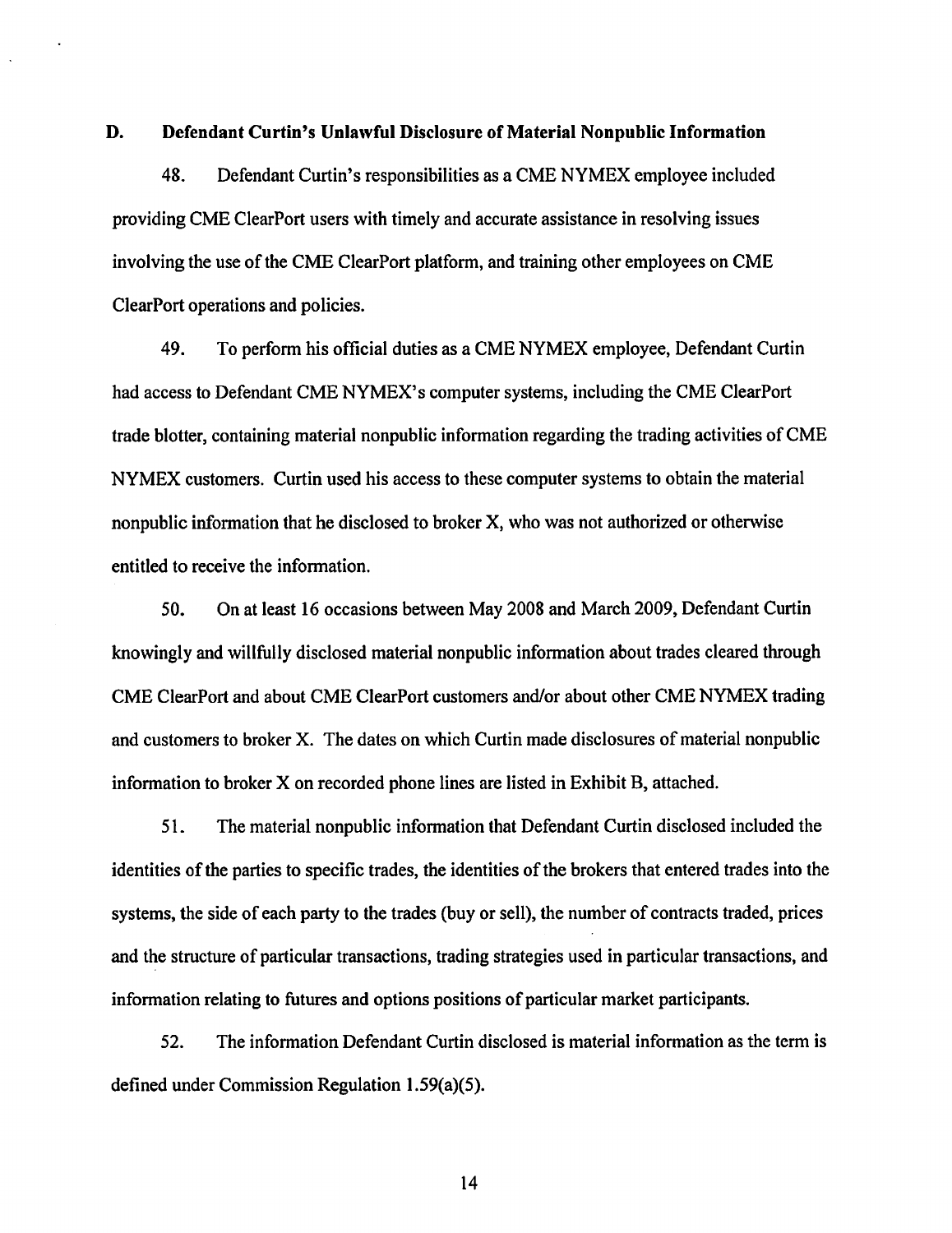53. Defendant Curtin willfully and knowingly disclosed material nonpublic information to broker X that should not have been disclosed to that broker or to other unauthorized persons.

54. In a phone conversation on or about March 2, 2009, Defendant Curtin acknowledged to broker X that his disclosures were improper. The following exchange between Curtin and broker X occurred in that recorded conversation:

| Curtin:   | By the way, I am going to have to sign a confidentiality agreement<br>soon so our little conversations are going to have to end. |
|-----------|----------------------------------------------------------------------------------------------------------------------------------|
| Broker X: | Are you serious? What does that mean?                                                                                            |
| Curtin:   | It means that if they ever play the tapes and I sign that piece of<br>paper I could get f[---]ed.                                |

*55.* Nonetheless, Defendant Curtin's disclosures to broker X continued, and Broker X and his employer provided Curtin with meals, drinks and entertainment on multiple occasions during the time Curtin was providing material nonpublic information to Broker X.

56. In or about April2009, Defendant Curtin voluntarily resigned from his employment with Defendant CME NYMEX for a job elsewhere in the futures industry.

# V. VIOLATIONS OF THE COMMODITY EXCHANGE ACT AND COMMISSION REGULATIONS

# COUNT I

# (Disclosures by Defendants Byrnes and Curtin of Material Nonpublic Information in Violation of Section 9(e)(l) of the Act and Commission Regulation 1.59(d))

57. Paragraphs 1 through 56 are realleged and incorporated herein by reference.

58. Section 9(e)(l) of the Act provides, in pertinent part, that it shall be a felony for any person: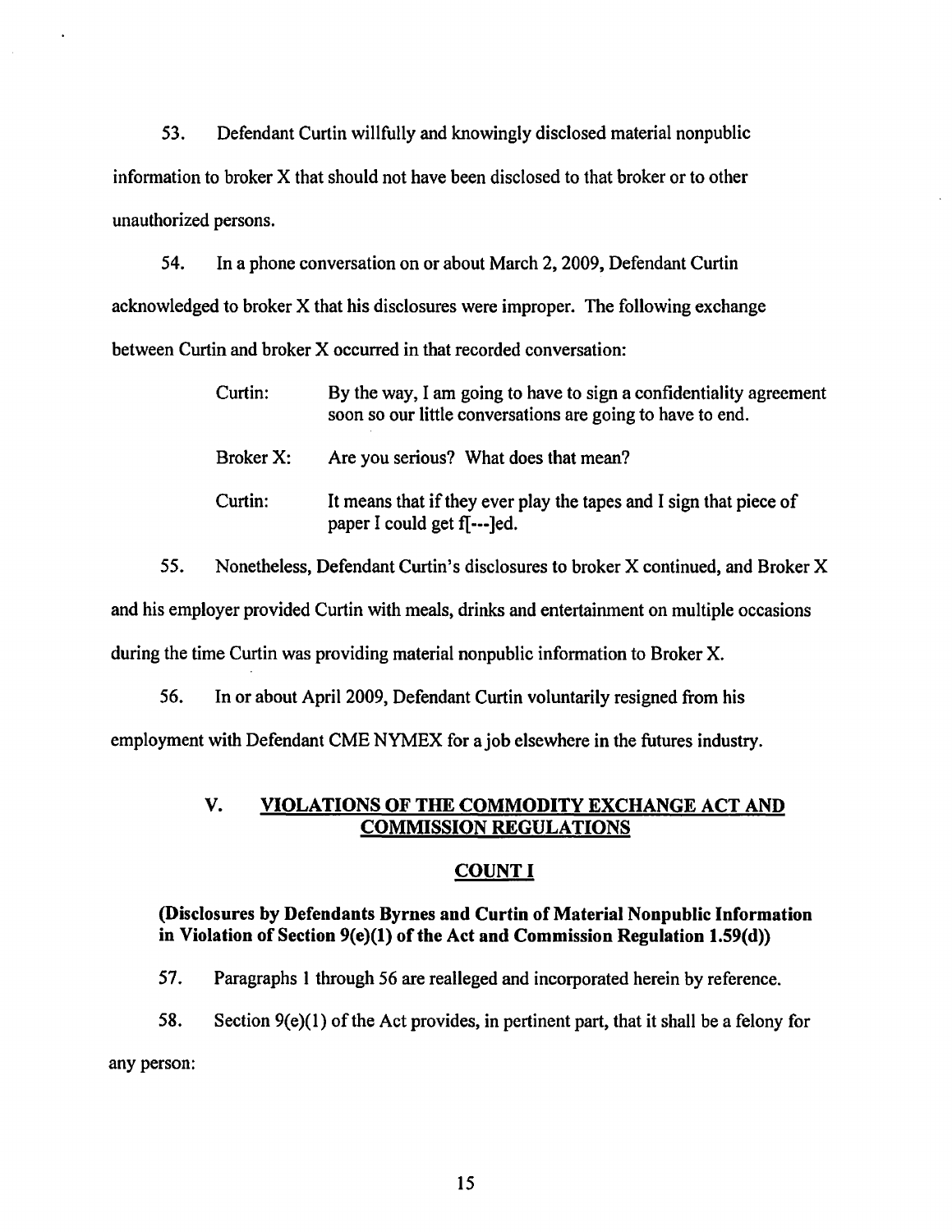who is an employee  $\dots$  of a board of trade, registered entity, or registered futures association, in violation of a regulation issued by the Commission ... willfully and knowingly to disclose for any purpose inconsistent with the performance of such person's official duties as an employee  $\dots$  any material nonpublic information obtained through special access related to the performance of such duties.

59. Pursuant to Section 9(e)(l) of the Act, the Commission promulgated Commission

Regulation 1.59(d)(l)(ii) which provides, in pertinent part:

No employee ... [of a self-regulatory organization ("SRO")] shall ... disclose for any purpose inconsistent with the performance of such person's official duties as an employee ... any material, nonpublic information obtained through special access related to the performance of such duties.

60. Commission Regulation 1.59(a)(l) states that SRO means self-regulatory organization, as defined in Commission Regulation 1.3(ee).

61. Commission Regulation 1.3(ee) defines an SRO as a contract market or a registered futures association under Section 17 of the Act.

62. A contract market is defined in Commission Regulation 1.3(h) as a board of trade designated by the Commission as a contract market under the Act or in accordance with the provisions of Part 33 of the Commission's Regulations.

63. A board of trade is defined in Commission Regulation 1.3(a) as any exchange or association, whether incorporated or unincorporated, of persons who shall be engaged in the business of buying or selling any commodity or receiving the same for sale on consignment.

64. At all times relevant to this Complaint, Defendant CME NYMEX has been a board of trade designated by the Commission as a contract market under the Act, and an SRO.

65. Defendant CME NYMEX, as a board of trade designated as a contract market under Section 5 of the Act, is a registered entity, pursuant to Section la(40) and Section 5 of the Act.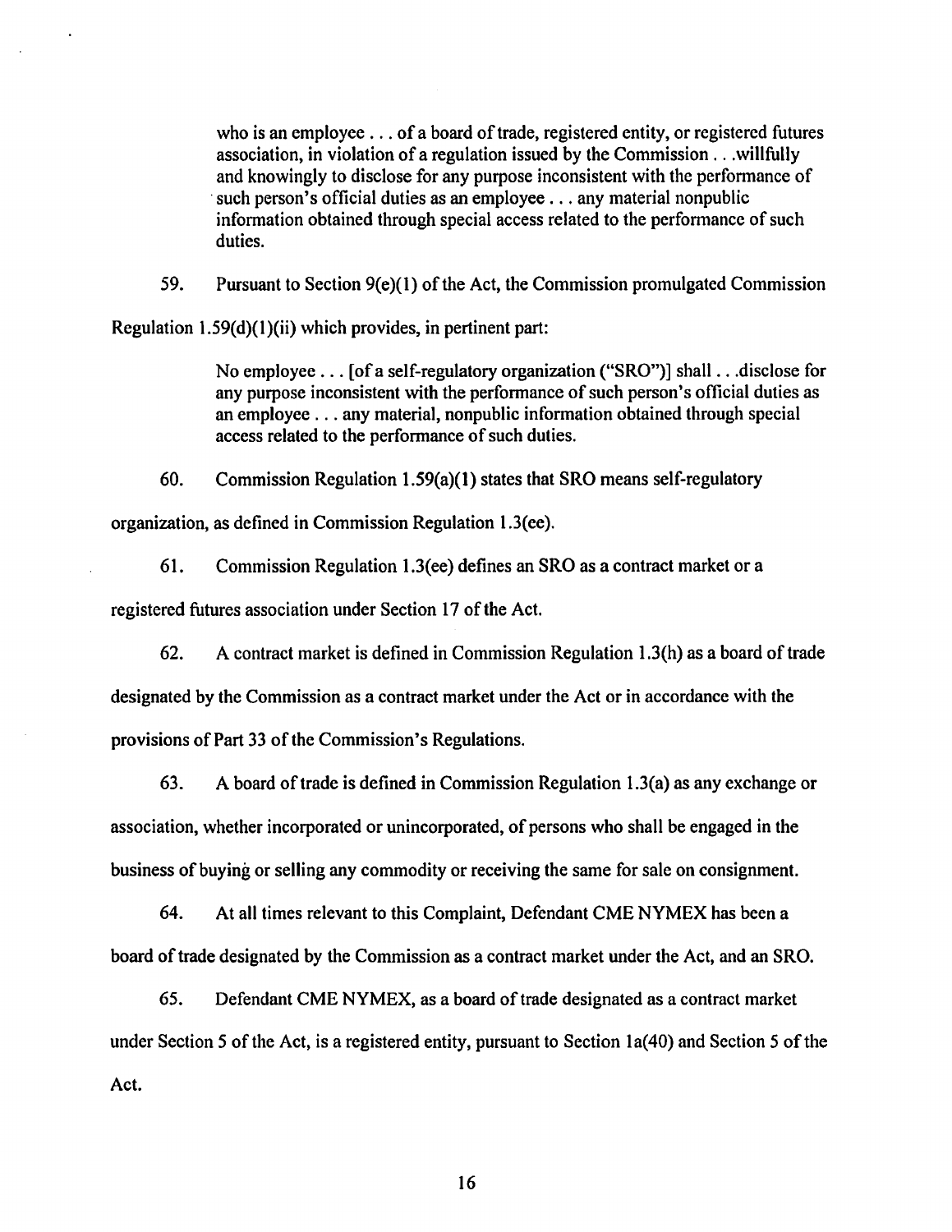66. The information disclosed by Defendants Byrnes and Curtin was nonpublic information pursuant to Commission Regulation 1.59(a)(6), as it was "information which ha[d] not been disseminated in a manner which [made] it generally available to the trading public."

67. The information disclosed by Defendants Byrnes and Curtin was material information pursuant to Commission Regulation 1.59(a)(5), as it was "information which, if such information were publicly known, would be considered important by a reasonable person in deciding whether to trade a particular commodity interest on a contract market. As used in this section, 'material information' includes, but is not limited to, information relating to present or anticipated cash, futures, or option positions, trading strategies, the financial condition of members of self-regulatory organizations or members of linked exchanges or their customers or option customers, or the regulatory actions or proposed regulatory actions of a self-regulatory organization or a linked exchange."

68. By their conduct as described in this Complaint, Defendants Byrnes and Curtin violated Section  $9(e)(1)$  of the Act, by willfully and knowingly disclosing for purposes inconsistent with the performance of their officials duties as employees of Defendant CME NYMEX, material nonpublic information about CME NYMEX trading and CME NYMEX customers obtained through special access related to the performance of their official duties as employees of CME NYMEX.

69. Each act of disclosure of material nonpublic information, including but not limited to those specifically alleged herein, is alleged as a separate and distinct violation of Section  $9(e)(1)$  of the Act.

70. By their conduct as described in this Complaint, Defendants Byrnes and Curtin violated Commission Regulation 1.59(d)(1)(ii), by disclosing for purposes inconsistent with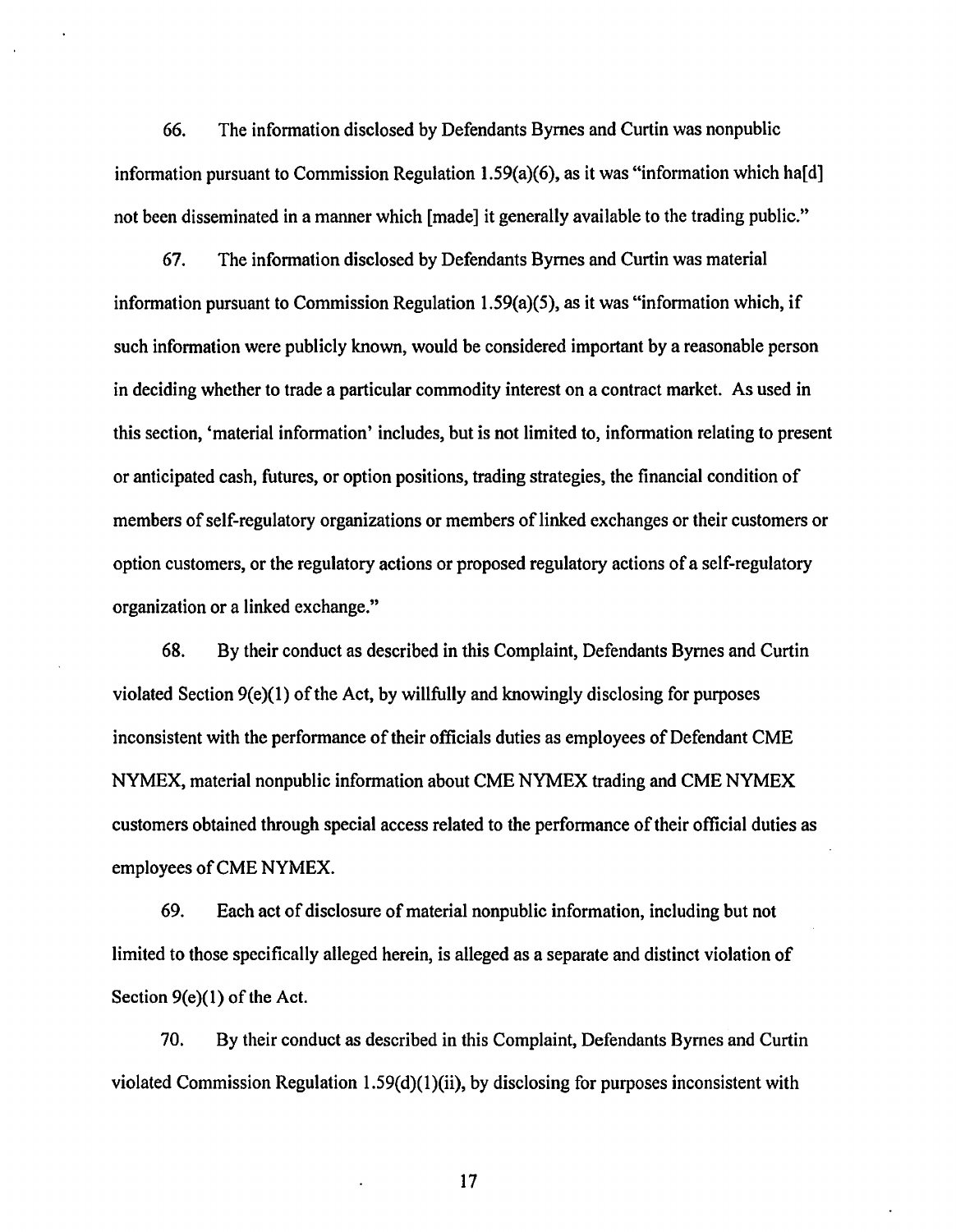their performance of their official duties as employees of Defendant CME NYMEX, material nonpublic information about CME NYMEX trading and CME NYMEX customers obtained through special access related to the performance of their official duties as employees ofCME NYMEX.

71. Each act of disclosure of material nonpublic information, including but not limited to those specifically alleged herein, is alleged as a separate and distinct violation of Commission Regulation 1.59(d)(1)(ii).

#### COUNT II

## (Defendant CME NYMEX's Liability Under Section 2(a)(l) of the Act For Byrnes and Curtin's Disclosures of Material Nonpublic Information in Violation of Section 9(e)(l) of the Act and Commission Regulation 1.59(d))

72. Paragraphs 1 through 71 are realleged and incorporated herein by reference.

73. By their conduct as described in this Complaint, Defendants Byrnes and Curtin violated Section 9(e)(l) of the Act and Commission Regulation 1.59(d)(1)(ii), by willfully and knowingly disclosing for purposes inconsistent with the performance of their officials duties as employees of Defendant CME NYMEX, material nonpublic information about CME NYMEX trading and CME NYMEX customers obtained through special access related to the performance of their official duties as employees of CME NYMEX.

74. The disclosures of material nonpublic information by Defendants Byrnes and Curtin, as described in this Complaint, occurred within the scope of their employment with Defendant CME NYMEX. Therefore, pursuant to Section 2(a)(1)(B) of the Act, 7 U.S.C.  $\S 2(a)(1)(B)$ , the acts, omissions and failures of Byrnes and Curtin are deemed also to be the acts, omissions and failures of Defendant CME NYMEX.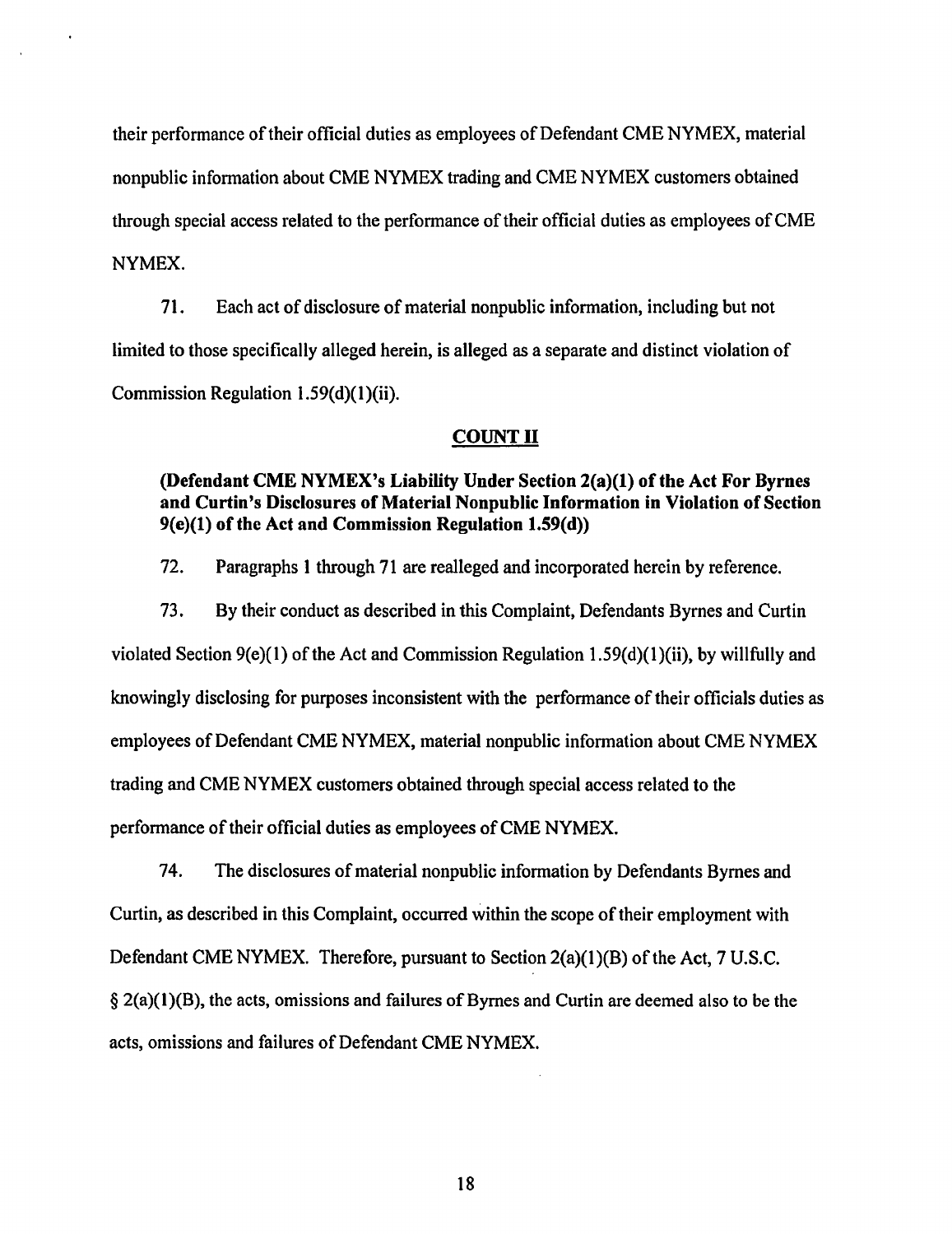75. Accordingly, by the conduct of Defendants Byrnes and Curtin in disclosing material nonpublic information as described in this Complaint, Defendant CME NYMEX also violated Section  $9(e)(1)$  of the Act and Commission Regulation 1.59(d)(1)(ii).

76. Each act of disclosure of material nonpublic information, including but not limited to those specifically alleged herein, is alleged as a separate and distinct violation of Section 9(e)(1) of the Act and Commission Regulation 1.59(d)(1)(ii), for which Defendant CME NYMEX is liable pursuant to Section  $2(a)(1)(B)$  of the Act.

## VI. RELIEF REQUESTED

WHEREFORE, the Commission respectfully requests that this Court, as authorized by Section 6c of the Act, 7 U.S.C. § 13a-1, and pursuant to its equitable powers, enter:

- A. An order fmding that Defendants Byrnes and Curtin violated Section 9(e)(l) of the Act and Commission Regulation  $1.59(d)(1)(ii)$ ;
- B. An order finding that Defendant CME NYMEX is liable for Defendants Byrnes and Curtin's violations of Section 9(e)(l) of the Act and Commission Regulation 1.59(d)(1)(ii), pursuant to Section  $2(a)(1)(B)$  of the Act;
- C. An order of permanent injunction prohibiting each of the Defendants, and any of their agents, servants, employees, assigns, attorneys, and persons in active concert or participation with them, from engaging, directly or indirectly, in conduct in violation of each Section of the Act and each Commission Regulation they are found to have violated;
- D. An order permanently restraining, enjoining, and prohibiting Defendants Byrnes and Curtin from directly or indirectly: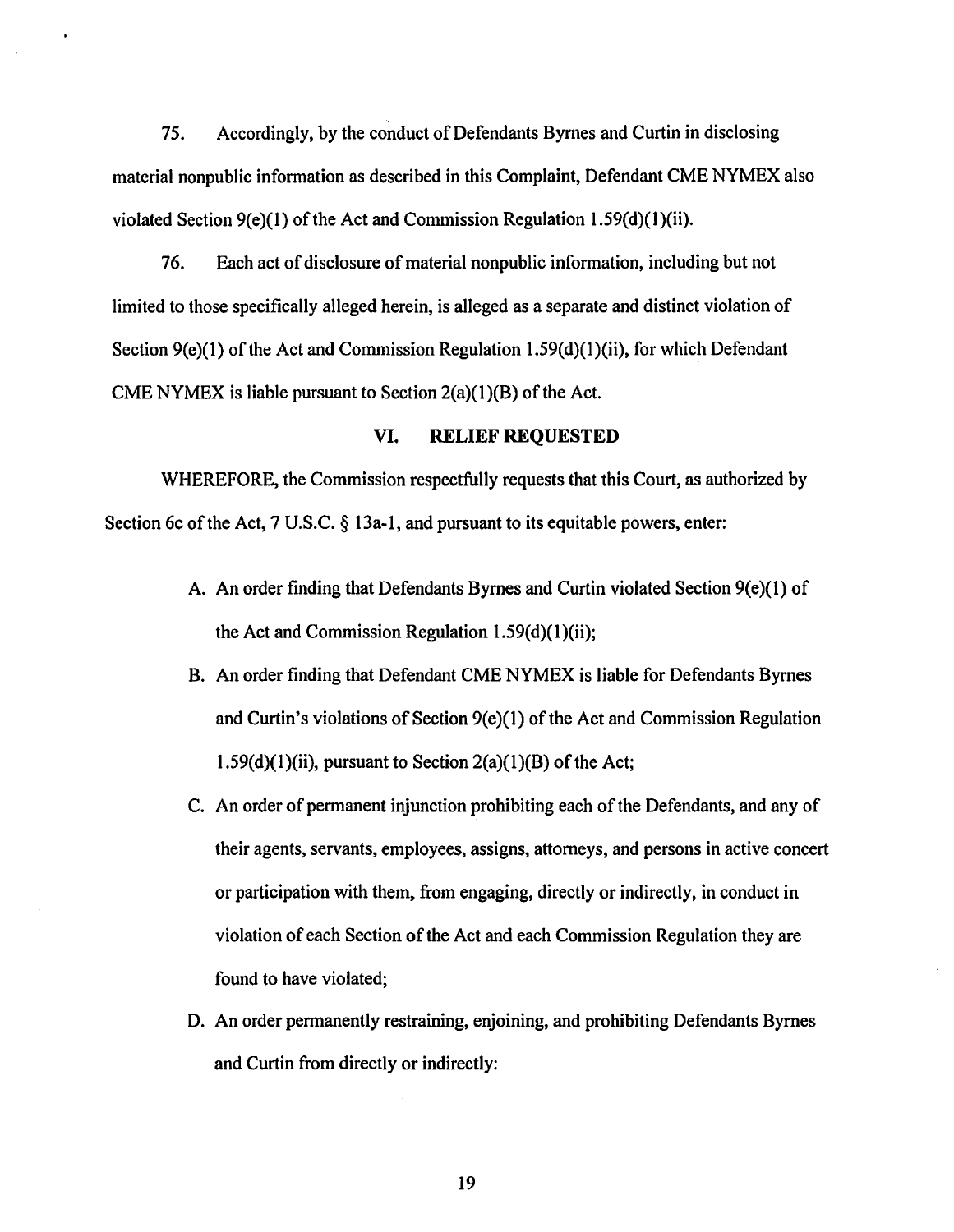1. Entering into any transactions involving commodity futures, options on commodity futures, commodity options (as that term is defined in Regulation 1.3(hh),  $17 \text{ C.F.R. }$  § 1.3(hh) (2011) ("commodity options"), security futures products, swaps (as that term is defined in  $\S$  1a(47) of the Act, as amended by the Dodd-Frank Act, and as further defined by Commission Regulation 1.3(xxx), 17 C.F.R. § 1.3(xxx) ("swaps") and/or foreign currency contracts (as described in Sections  $2(c)(2)(B)$  and  $2(c)(2)(C)(i)$  of the Act as amended by the Dodd-Frank Act, to be codified at 7 U.S.C.  $\S$ § 2(c)(2)(B) and 2(c)(2)(C)(i)) ("forex contracts"), for their own personal accounts or for any account in which they have a direct or indirect interest;

2. Having any commodity futures, options on commodity futures, commodity options, security futures products, swaps, and/or forex contracts traded on their behalf;

3. Controlling or directing the trading for or on behalf of any other person or entity, whether by power of attorney or otherwise, in any account involving commodity futures, options on commodity futures, commodity options, security futures products, swaps, and/or forex contracts;

4. Soliciting, receiving, or accepting any funds from any person for the purpose of purchasing or selling any commodity futures, options on commodity futures, commodity options, security futures products, swaps, and/or forex contracts;

5. Applying for registration or claiming exemption from registration with the Commission in any capacity, and engaging in any activity requiring such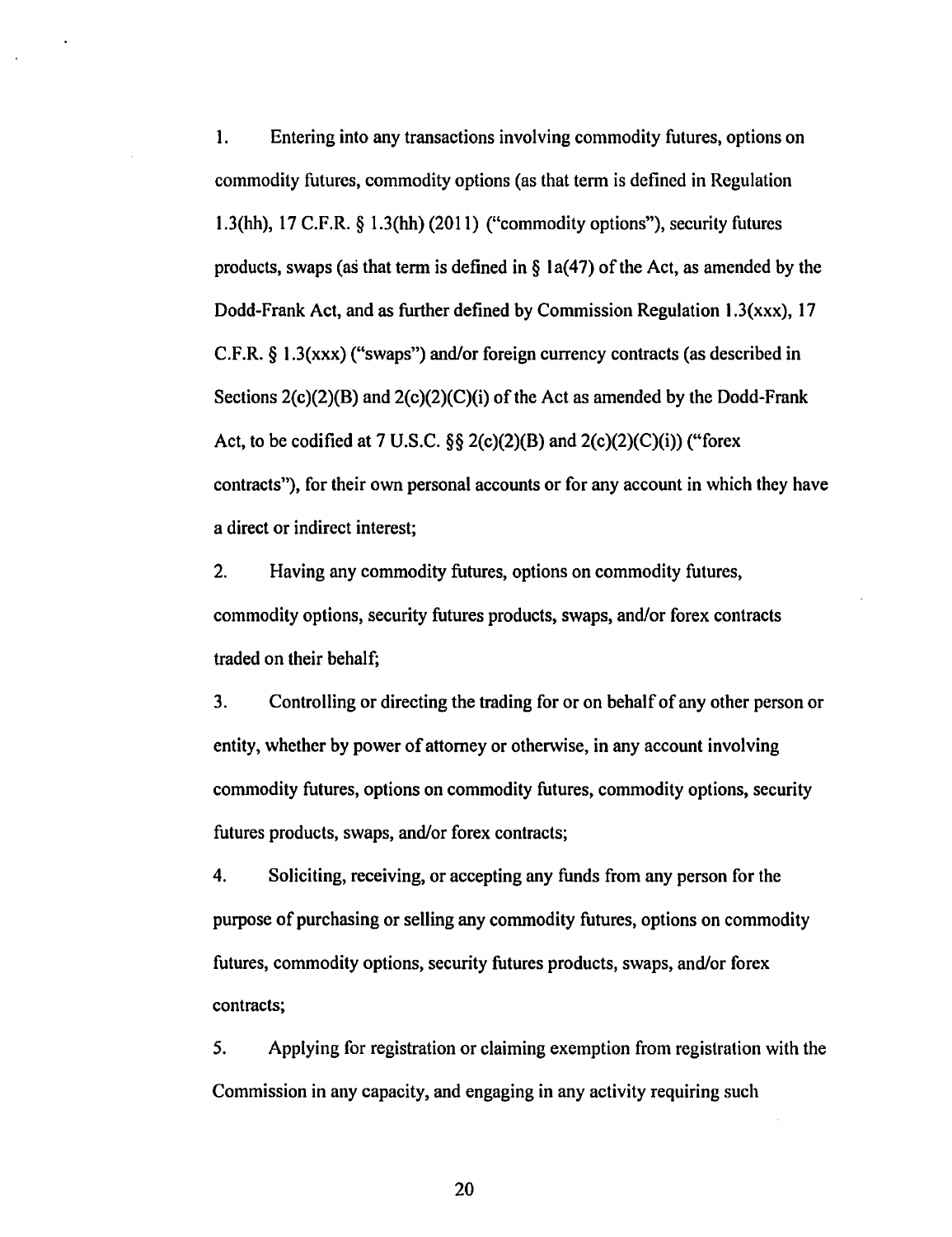registration or exemption from registration with the Commission, except as provided for in Regulation 4.14(a)(9), 17 C.F.R.  $\S$  4.14(a)(9) (2011); and

6. Acting as a principal (as that term is defined in Regulation  $3.1(a)$ , 17 C.F.R. § 3.1(a) (2011)), agent, or any other officer or employee of any person registered, exempted from registration or required to be registered with the CFTC except as provided for in Regulation 4.14(a)(9), 17 C.F.R.  $\S$  4.14(a)(9) (2011);

- E. An order requiring Defendants to pay, jointly and severally, costs and fees as pennitted by 28 U.S.C. §§ 1920 and 2412(a)(2);
- F. An order directing Defendants each to pay a civil monetary penalty in an amount not more than the greater of \$140,000 for each violation of the Act or Commission Regulations committed on or after October 23, 2008; \$130,000 for each violation of the Act or Commission Regulations committed on or between October 23, 2004 and October 22, 2008; or triple the monetary gain to each Defendant for each violation of the Act or Commission Regulations committed, plus post-judgment interest; and
- G. An order providing for such other and further relief as the Court may deem necessary or appropriate.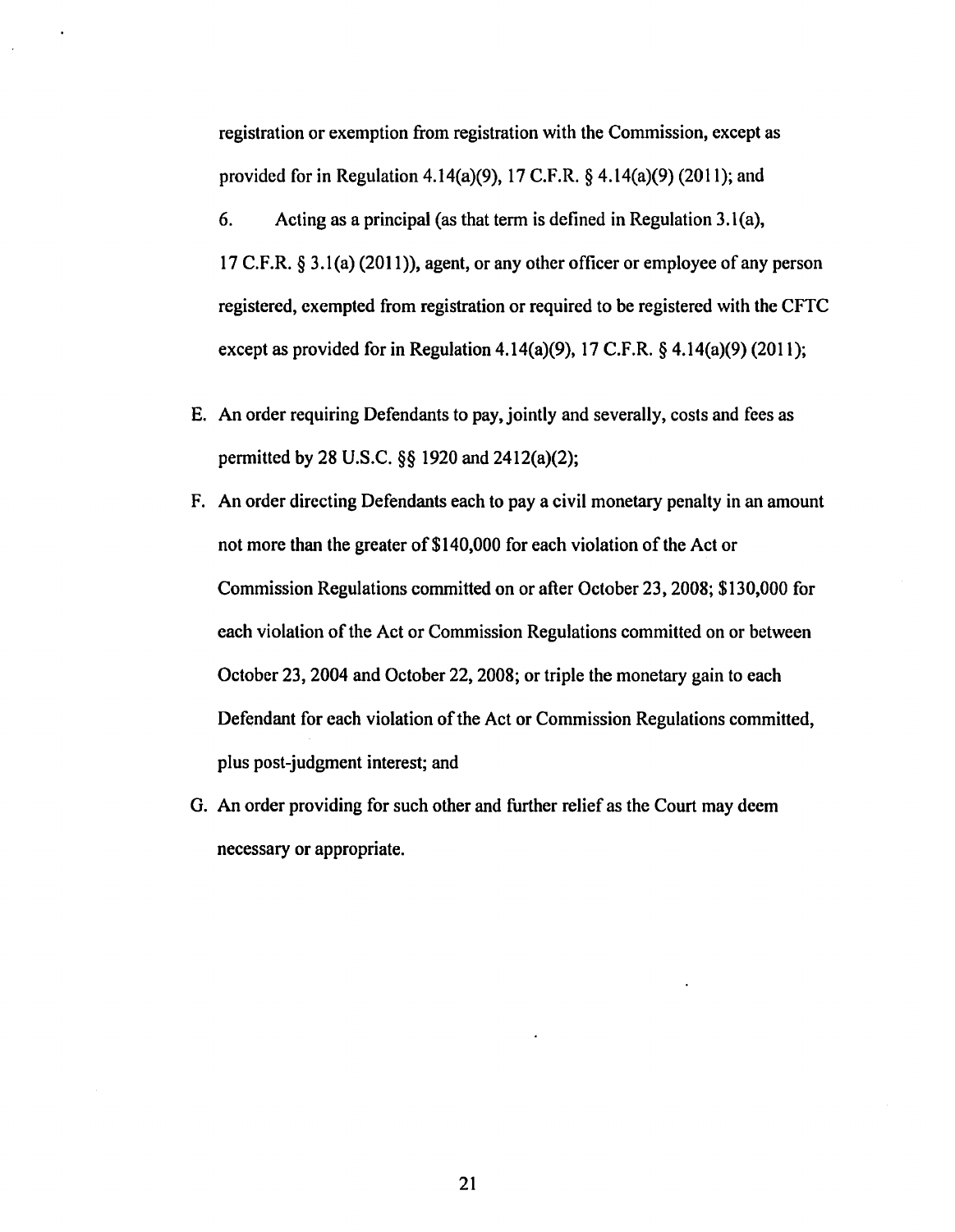### **DEMAND FOR JURY TRIAL**

Plaintiff hereby demands a trial by jury as to all issues so triable.

Dated:  $\frac{2}{1}$ , 2013 U.S. COMMODITY FUTURES TRADING **COMMISSION** 

 $By: \bigtimes \rightarrow \rightarrow$ <br>Stephen J. Obie

Associate Director and Regional Counsel

David W. MacGregor Chief Trial Attorney *(pro hac vice* admission application to be filed)

Patrick Daly James Wheaton Trial Attorneys

U. S. Commodity Futures Trading Commission Division of Enforcement 140 Broadway, 19th Floor New York, NY 10005 (646)746-9700 dmacgregor@cftc.gov pdaly@cftc.gov jwheaton@cftc.gov

Attorneys for Plaintiff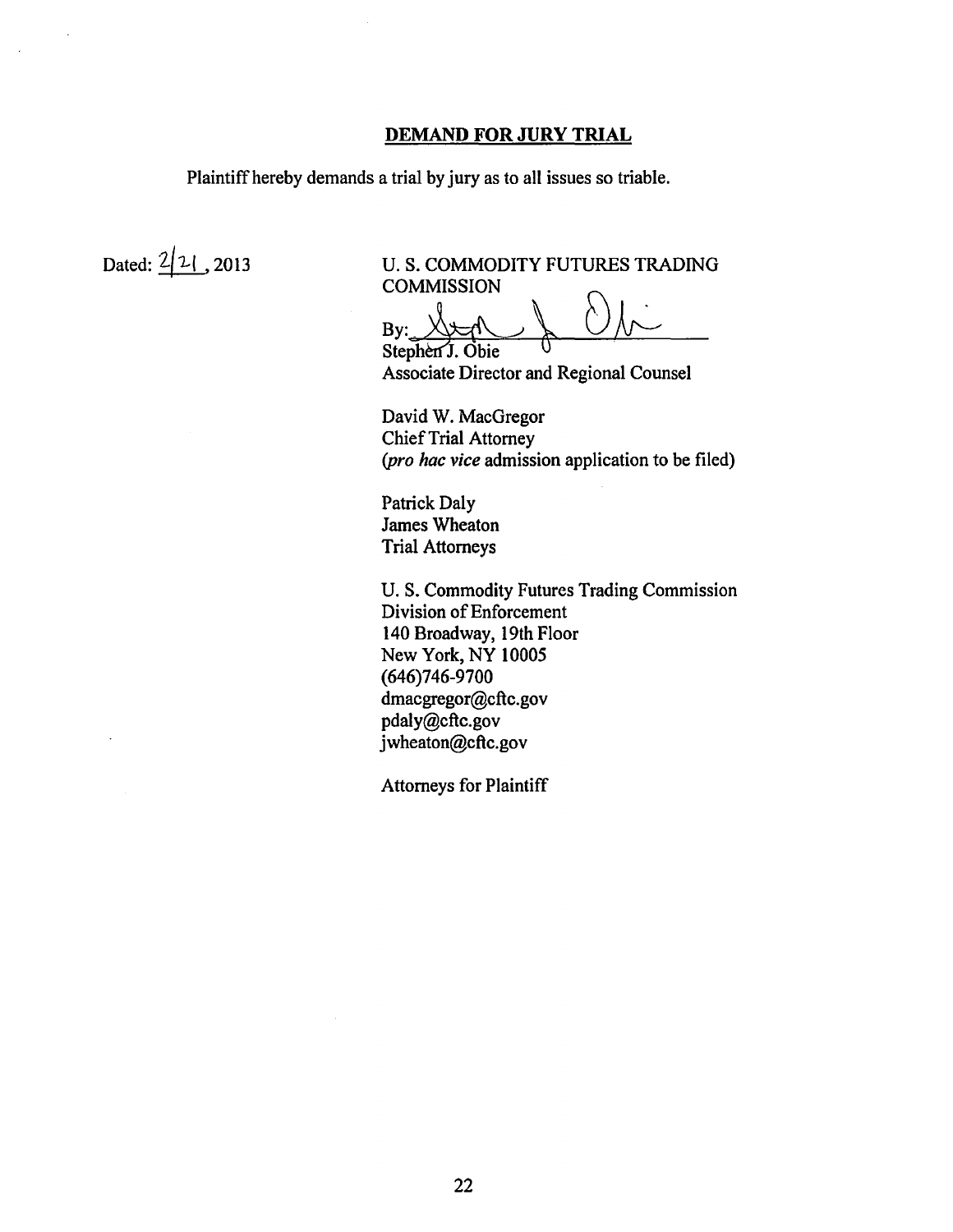|                   | <b>BxHibit As Byrnes Disclosures</b> |                         |
|-------------------|--------------------------------------|-------------------------|
|                   | <b>Call Date!</b>                    | <b>Disclosing Party</b> |
|                   | 2008                                 |                         |
| 1.                | $\overline{2}/21/08$                 | <b>Byrnes</b>           |
| 2.                | 2/22/08                              | <b>Byrnes</b>           |
| 3.                | 2/22/08                              | <b>Byrnes</b>           |
| 4.                | 5/13/2008                            | <b>Byrnes</b>           |
| 5.                | 5/20/2008                            | <b>Bymes</b>            |
| 6.                | 5/22/2008                            | <b>Byrnes</b>           |
| 7.                | 5/30/2008                            | <b>Bymes</b>            |
| 8.                | 6/17/2008                            | <b>Byrnes</b>           |
| 9.                | 6/23/2008                            | <b>Byrnes</b>           |
| 10.               | 6/23/2008                            | <b>Byrnes</b>           |
| $\overline{11}$ . | 06/25/2008                           | <b>Byrnes</b>           |
| $\overline{12.}$  | 6/25/2008                            | <b>Bymes</b>            |
| 13.               | 7/2/2008                             | <b>Bymes</b>            |
| 14.               | 7/3/2008                             | <b>Byrnes</b>           |
| $\overline{15}$ . | 7/14/2008                            | <b>Byrnes</b>           |
| 16.               | 7/18/2008                            | <b>Bymes</b>            |
| 17.               | 7/21/2008                            | <b>Byrnes</b>           |
| 18.               | 9/10/2008                            | <b>Byrnes</b>           |
| 19.               | 9/11/2008                            | <b>Byrnes</b>           |
| 20.               | 9/12/2008                            | <b>Byrnes</b>           |
| 21.               | 9/25/2008                            | <b>Byrnes</b>           |
| 22.               | 10/2/2008                            | <b>Byrnes</b>           |
| $\overline{23.}$  | 10/8/2008                            | <b>Byrnes</b>           |
| 24.               | 10/13/2008                           | <b>Byrnes</b>           |
| 25.               | 11/17/2008                           | <b>Byrnes</b>           |
| 26.               | 11/18/2008                           | <b>Byres</b>            |

 $\sim$   $\sim$  $\ddot{\phantom{a}}$ 

 $\cdot$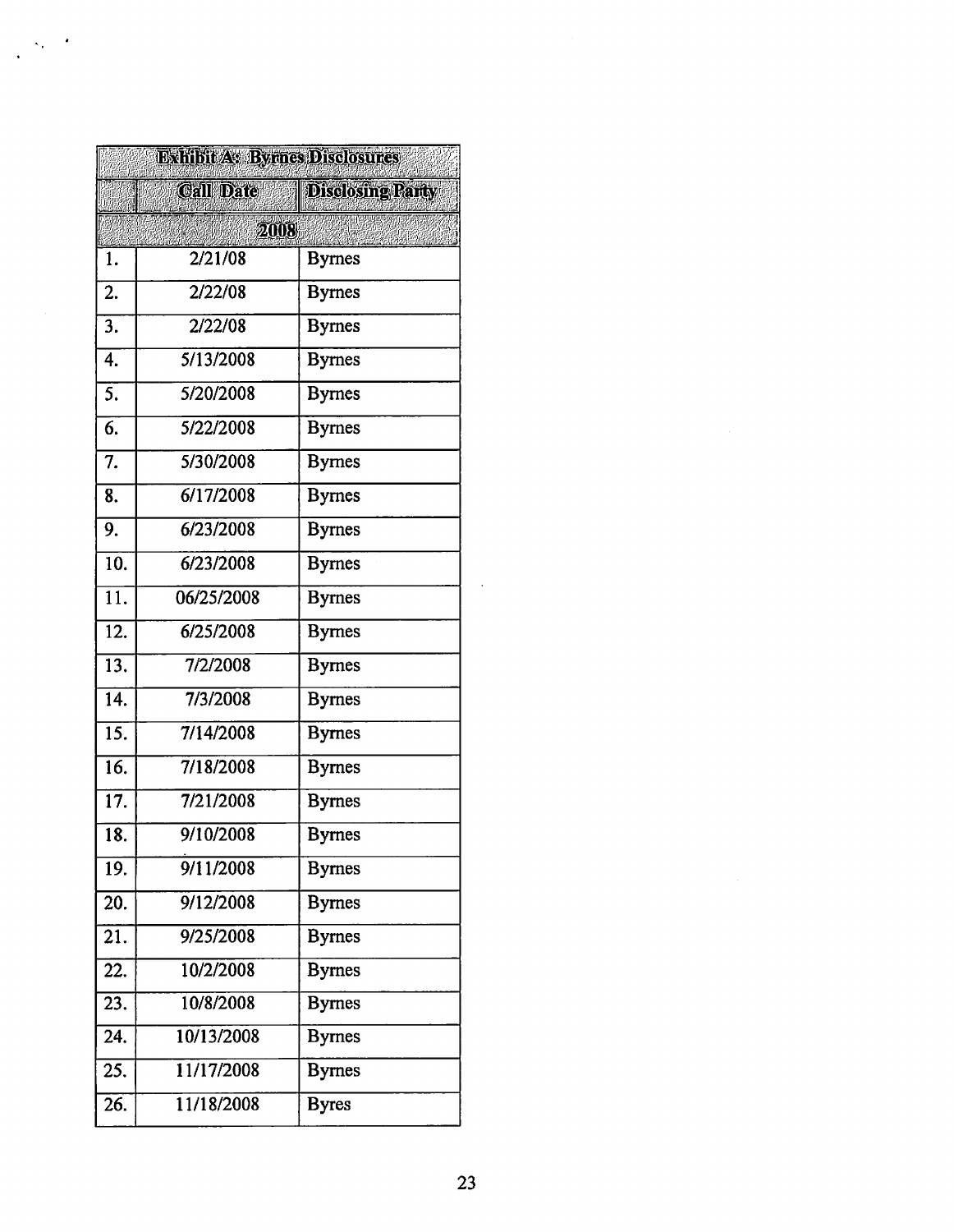|     | <b>DAhlbu As Byrnes Disclosures</b> |                         |
|-----|-------------------------------------|-------------------------|
|     | <b>Call Date</b>                    | <b>Disclosing Party</b> |
| 27. | 11/19/2008                          | <b>Byrnes</b>           |
| 28. | 11/25/2008                          | <b>Byrnes</b>           |
| 29  | 11/25/2008                          | <b>Byrnes</b>           |
| 30. | 12/04/2008                          | <b>Byrnes</b>           |
|     | 2009                                |                         |
| 31. | 1/20/2009                           | <b>Byrnes</b>           |
| 32  | 1/29/2009                           | <b>Byrnes</b>           |
| 33  | 2/4/2009                            | <b>Byrnes</b>           |
| 34. | 2/11/09                             | <b>Byrnes</b>           |
| 35. | 2/13/2009                           | <b>Byrnes</b>           |
| 36. | 2/18/2009                           | <b>Byrnes</b>           |
| 37. | 2/20/2009                           | <b>Bymes</b>            |
| 38. | 2/24/2009                           | <b>Byrnes</b>           |
| 39. | 2/25/2009                           | <b>Byrnes</b>           |
| 40. | 2/25/2009                           | <b>Byrnes</b>           |
| 41. | 2/27/2009                           | <b>Byrnes</b>           |
| 42. | 3/9/2009                            | <b>Byrnes</b>           |
| 43. | 4/1/2009                            | <b>Byrnes</b>           |
| 44  | 4/1/2009                            | <b>Byrnes</b>           |
| 45. | 4/8/2009                            | <b>Byrnes</b>           |
| 46. | 4/13/2009                           | <b>Byrnes</b>           |
| 47. | 4/21/2009                           | <b>Byrnes</b>           |
| 48. | 4/22/2009                           | <b>Bymes</b>            |
| 49. | 4/30/2009                           | <b>Byrnes</b>           |
| 50. | 4/30/2009                           | <b>Byrnes</b>           |
| 51. | 5/5/2009                            | <b>Byrnes</b>           |
| 52. | 5/7/2009                            | <b>Byrnes</b>           |

...

 $\ddot{\phantom{a}}$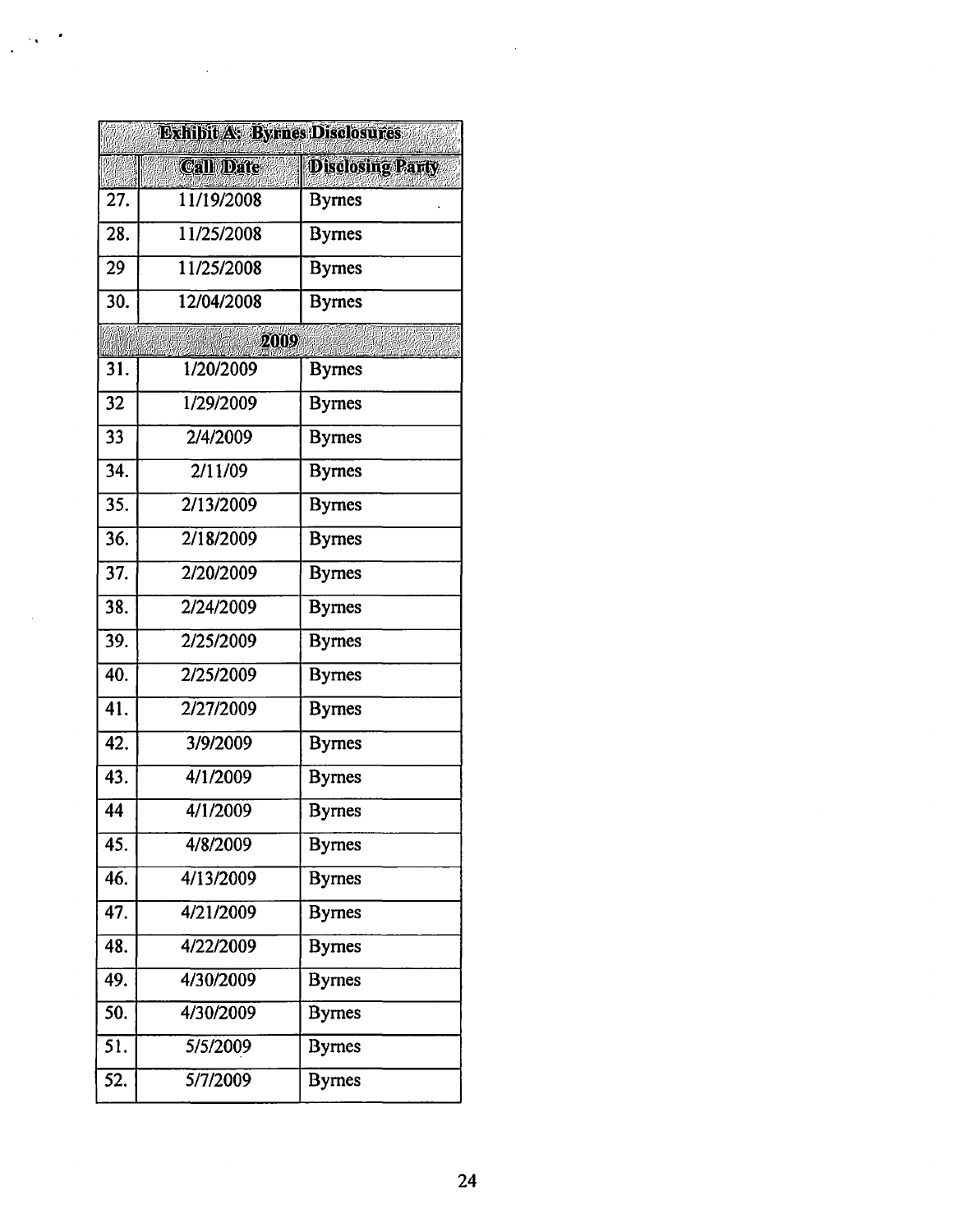| Exhibit As Byrnes Disclosures |                  |                         |
|-------------------------------|------------------|-------------------------|
|                               | <b>Call Date</b> | <b>Disclosing Party</b> |
| 53.                           | 5/15/2009        | <b>Byrnes</b>           |
| 54.                           | 5/20/2009        | <b>Byrnes</b>           |
| 55.                           | 5/20/2009        | Byrnes                  |
| 56.                           | 5/21/2009        | <b>Bymes</b>            |
|                               | 2010)            |                         |
| 57.                           | 5/11/2010        | Byrnes                  |
| 58.                           | 5/12/2010        | <b>Byrnes</b>           |
| 59.                           | 5/18/2010        | Byrnes                  |
| 60.                           | 5/24/2010        | <b>Bymes</b>            |
| 61.                           | 5/25/2010        | Byrnes                  |
| 62.                           | 6/9/2010         | <b>Byrnes</b>           |
| 63.                           | 9/17/2010        | <b>Bymes</b>            |

 $\mathbf{r}$  .